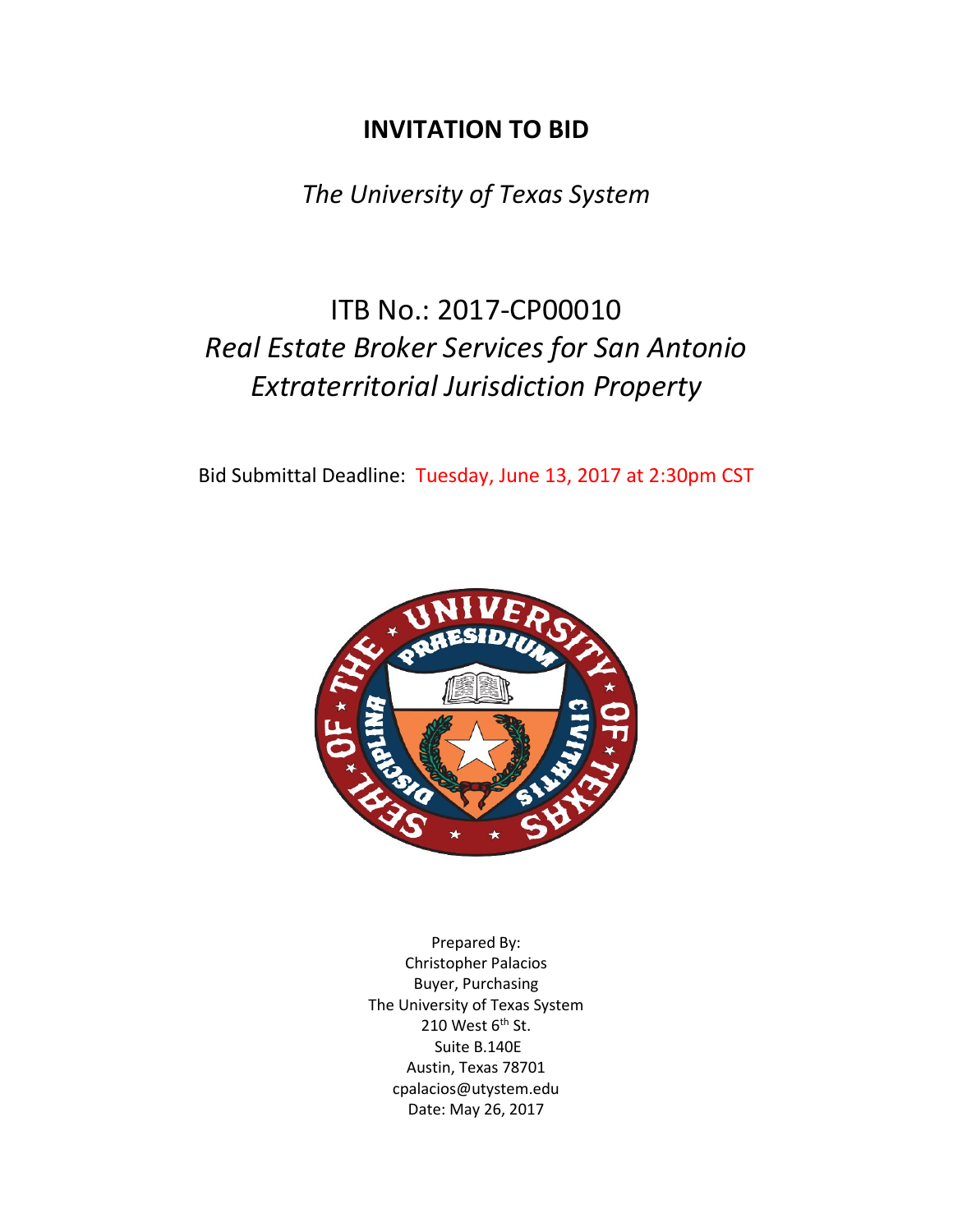# **1. Introduction**

- 1.1 Description of the University of Texas System<br>1.2 Objective
- Objective
- 1.3 Award Criteria

#### **2. Notice to Respondents**

- 2.1 General
- 2.2 Submittal Deadline<br>2.3 UT System Point of
- 2.3 UT System Point of Contact<br>2.4 Type of Contract
- **Type of Contract**
- 2.5 Inquiries and Interpretations<br>2.6 Public Information
- Public Information
- 2.7 Contract Award Criteria
- 2.8 Commitment<br>2.9 Key Events S
- Key Events Schedule

# **3. Bid Requirements**

- 3.1 General Instructions
- 3.2 Preparation and Submittal Instructions
- 3.3 Pricing
- 3.4 Submittal Checklist

# **4. General Terms and Conditions**

- 4.1 Compliance with Law<br>4.2 UT System's Right to
- 4.2 UT System's Right to Audit<br>4.3 Access to Documents
- Access to Documents
- 4.4 Insurance and Bonds
- 4.5 Other Benefits
- 4.6 Non-Disclosure
- 4.7 Publicity
- 4.8 Assignment<br>4.9 Assignment
- 4.9 Assignment of Overcharge Claims<br>4.10 Patent and Copyright
- Patent and Copyright
- 4.11 Texas Public Information Act<br>4.12 Freedom of Access and Use
- 4.12 Freedom of Access and Use of Facilities<br>4.13 Observance of UT System Rules and Re
- 4.13 Observance of UT System Rules and Regulations
- 4.14 Section Headings<br>4.15 Governing Law
- Governing Law

#### **5. Specifications**

- 5.1 General
- 5.2 Scope of Work
- **Minimum Requirements**
- 5.4 Information Required for UT System Evaluation of Bidder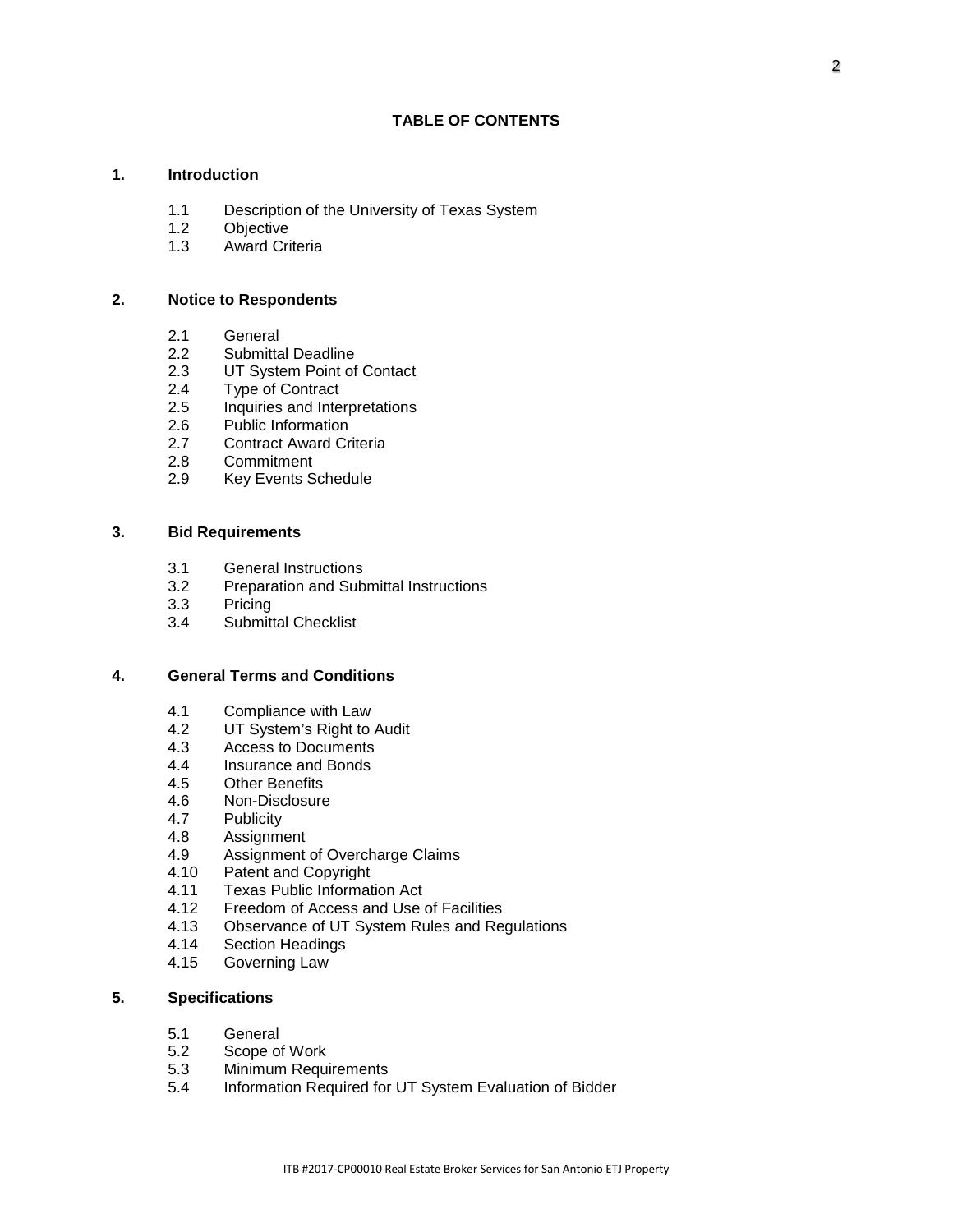- **6. Execution of Offer**
- **7. Pricing Schedule**
- **8. Respondent Questionnaire**

**APPENDIX ONE – Property Aerial Maps APPENDIX TWO – Bexar County Tax Parcel Map and Legend APPENDIX THREE – Improvement Details**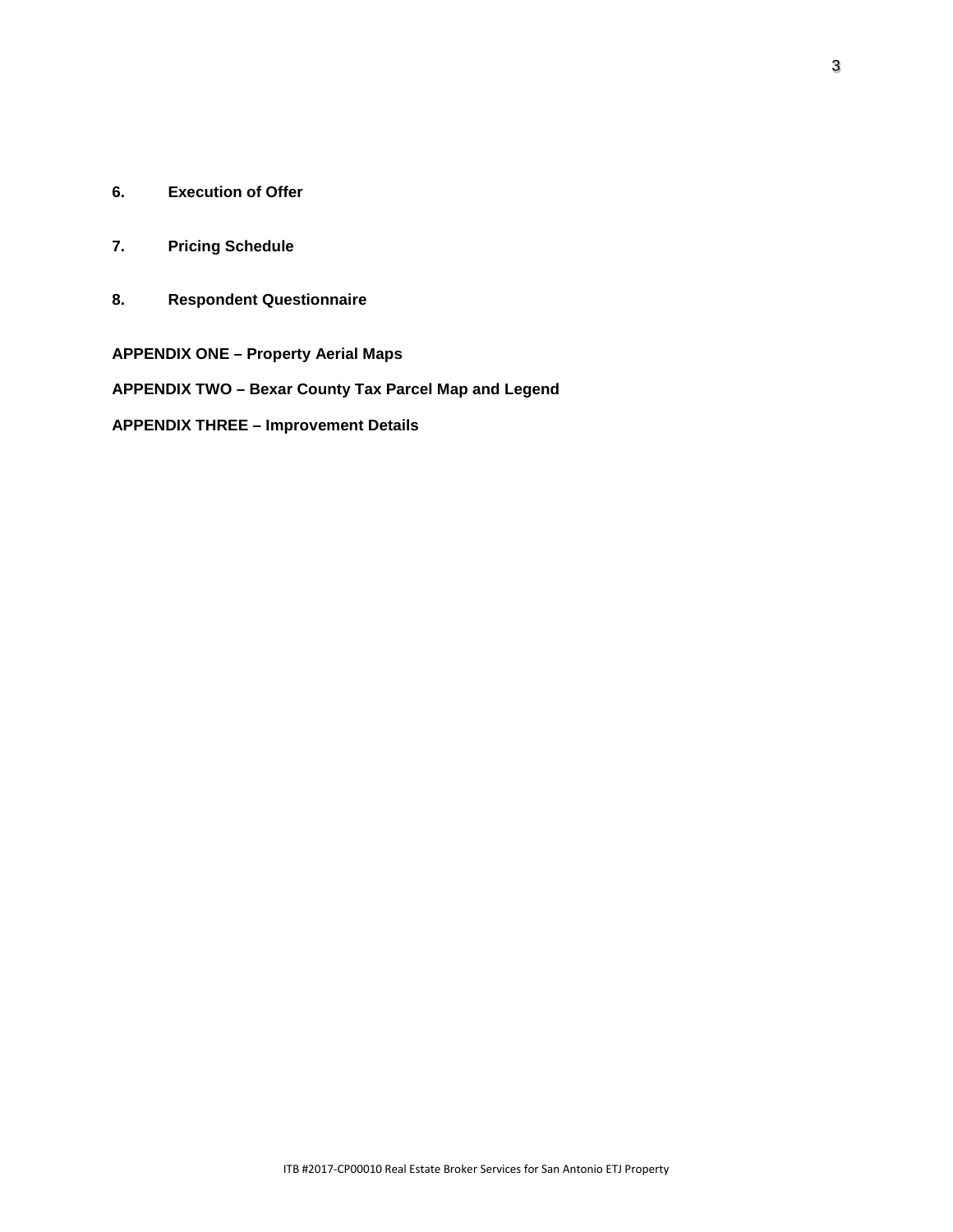#### **INTRODUCTION**

# **1.1 Description of The University of Texas System**

For more than 130 years, The University of Texas System ("**UT System**") has been committed to improving the lives of Texans and people all over the world through education, research and health care.

The University of Texas System is one of the nation's largest systems of higher education, with 14 institutions that educate more than 217,000 students. Each year, UT institutions award more than one-third of all undergraduate degrees in Texas and almost two-thirds of all health professional degrees. With about 20,000 faculty – including Nobel laureates – and more than 70,000 health care professionals, researchers, student advisors and support staff, the UT System is one of the largest employers in the state.

The University of Texas institutions are setting the standard for excellence in higher education and will continue do so thanks to our generous donors and the leadership of the Chancellor, the Board of Regents and UT presidents.

#### **1.2 Objective**

On behalf of the Board of Regents of the University of Texas System, for the benefit of the University of Texas Health Science Center at San Antonio, UT System requests bids from interested and qualified commercial real estate brokers to market (locally and nationwide) property for sale located in the City of San Antonio Extraterritorial Jurisdiction (ETJ).

The property is situated within the Texas Research Park on State Highway 211, within the San Antonio ETJ, located in Bexar County and Medina County, Texas and is depicted on the aerial photos attached as **Appendix One** (the "**Property**"). The Property is comprised of approximately 181 acres of land and six (6) buildings located on various parcels. Details of the various tax parcels of land are attached as **Appendix Two**; details of the various buildings located on the Property are provided in **Appendix Three**. The land and all buildings and improvements located thereon will be offered for sale.

# **1.3 Award Criteria**

Bidder is encouraged to propose terms and conditions offering the maximum benefit to UT System in terms of (1) service, (2) Bidder's capability and proven experience pertaining to nationwide marketing of similar properties for sale, and (3) total overall cost.

UT System will evaluate and award the project based on the information provided in the bid. UT System may consider additional information if UT System determines the information is relevant.

UT System will consider the following three criteria in evaluating bids and awarding the project:

- A. Bidder Capability and Experience (50%);
- B. Project Approach (40%);
- C. Total Cost (10%).

UT System will review and evaluate bids to determine whether UT System wishes to conduct personal interviews with any Bidders. UT System will notify Bidders who are selected for personal interviews. UT System reserves the right to terminate this invitation to bid at any time and to reject any or all bids.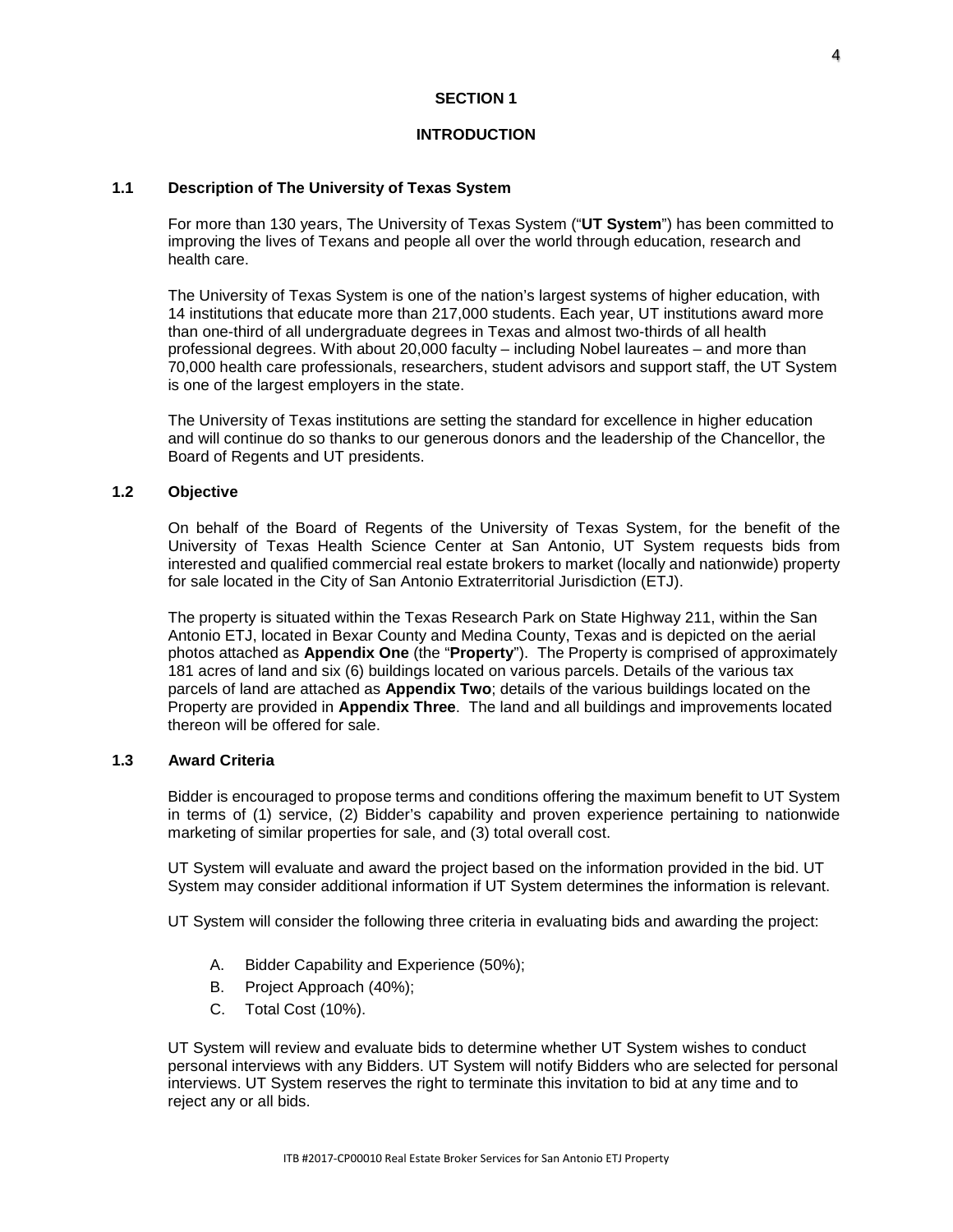#### **NOTICE TO RESPONDENTS**

# **2.1 General**

UT System is accepting bids to enter into an Agreement with a real estate brokerage firm pursuant to Sec. 51.780, *Texas Education Code*, in accordance with the terms, conditions and requirements set forth in this Invitation to Bid ("**ITB**") No. 2017-CP00010 Real Estate Broker Services for San Antonio Extraterritorial Jurisdiction Property. This ITB provides sufficient information for interested parties to prepare and submit bids for consideration by UT System.

#### **RESPONDENTS ARE CAUTIONED TO READ THE INFORMATION CONTAINED IN THIS ITB CAREFULLY AND TO SUBMIT A COMPLETE RESPONSE TO ALL REQUIREMENTS AND QUESTIONS AS DIRECTED.**

# **2.2 Submittal Deadline**

UT System will accept bids until **Tuesday, June 13, 2017 at 2:30pm CST.**

#### **2.3 UT System Point of Contact**

Any questions or concerns regarding this Invitation to Bid shall be directed in writing via email to:

# **Jerry Fuller Email: [purchasing@utsystem.edu](mailto:purchasing@utsystem.edu)**

The deadline for questions is **12:00 noon CST on Monday, June 5, 2017.**

UT System specifically requests that Respondents restrict all contact and questions regarding this ITB to the above named individual via email.

# **2.4 Type of Contract**

Upon selection of a bid, the successful respondent will be required to enter into a contract in the form of a brokerage services agreement as mutually agreed upon by UT System and the respondent.

#### **2.5 Inquiries and Interpretations**

Responses to inquiries that directly affect an interpretation or change to this ITB will be issued in writing by addendum (amendment) and e-mailed to all parties recorded by UT System as having received a copy of the ITB. All such addenda issued by UT System prior to the submittal deadline shall be considered part of the ITB, and the Respondent shall be required to consider and acknowledge receipt of such in his bid.

ANY ADDENDUM ISSUED BY THE POINT OF CONTACT FOR THIS ITB WILL BE POSTED ON THE TEXAS COMPTROLLER OF PUBLIC ACCOUNTS ELECTRONIC STATE BUSINESS DAILY (ESBD) WEB SITE AT: [HTTP://ESBD.CPA.STATE.TX.US/](http://esbd.cpa.state.tx.us/)

Only those inquiries UT System replies to via formal written addenda shall be binding. Oral and other interpretations or clarification will be without legal effect. The Respondent must acknowledge all addenda by signing the Pricing Schedule (Section 7).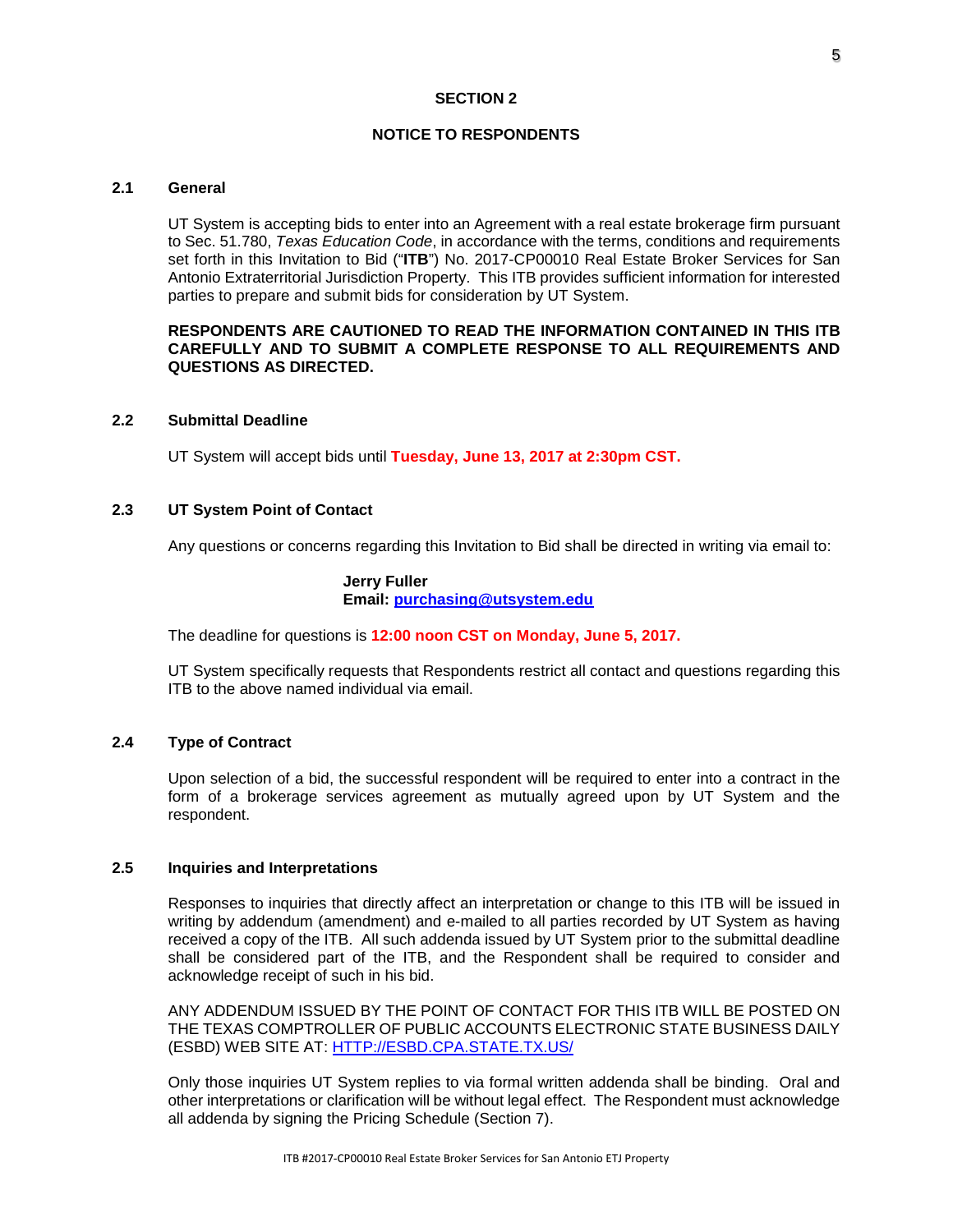#### **2.6 Public Information**

UT System considers all information, documentation and other materials requested to be submitted in response to this solicitation to be of a non-confidential and/or non-proprietary nature and therefore shall be subject to public disclosure under the Texas Public Information Act (*Texas Government Code*, Chapter 552.001, *et seq.*) after a contract is awarded.

Respondents are hereby notified that UT System strictly adheres to all statutes, court decisions, and opinions of the Texas Attorney General with respect to disclosure of ITB information.

#### **2.7 Commitment**

Respondent understands and agrees that this ITB is issued predicated on anticipated requirements for and that UT System has made no representation, written or oral, that any such requirements be furnished under a Contract arising from this ITB. Furthermore, Respondent recognizes and understands that any cost borne by the Respondent which arises from Respondent's performance hereunder shall be at the sole risk and responsibility of Respondent.

UT System reserves the right to accept or reject all or any part of any bid, waive minor technicalities, and award the bid to best serve the interests of the UT System.

#### **2.8.1 Validity Period**

Bids are to be valid for UT System's acceptance for a minimum of one hundred and twenty (120) days from the submittal deadline date to allow time for evaluation, selection, and any unforeseen delays.

## **2.8 Key Events Schedule**

Issue Invitation to Bid Friday, May 26, 2017

12:00 noon CST

Last Day for Questions Monday, June 5, 2017

Bid Submittal Deadline Tuesday, June 13, 2017 2:30 PM CST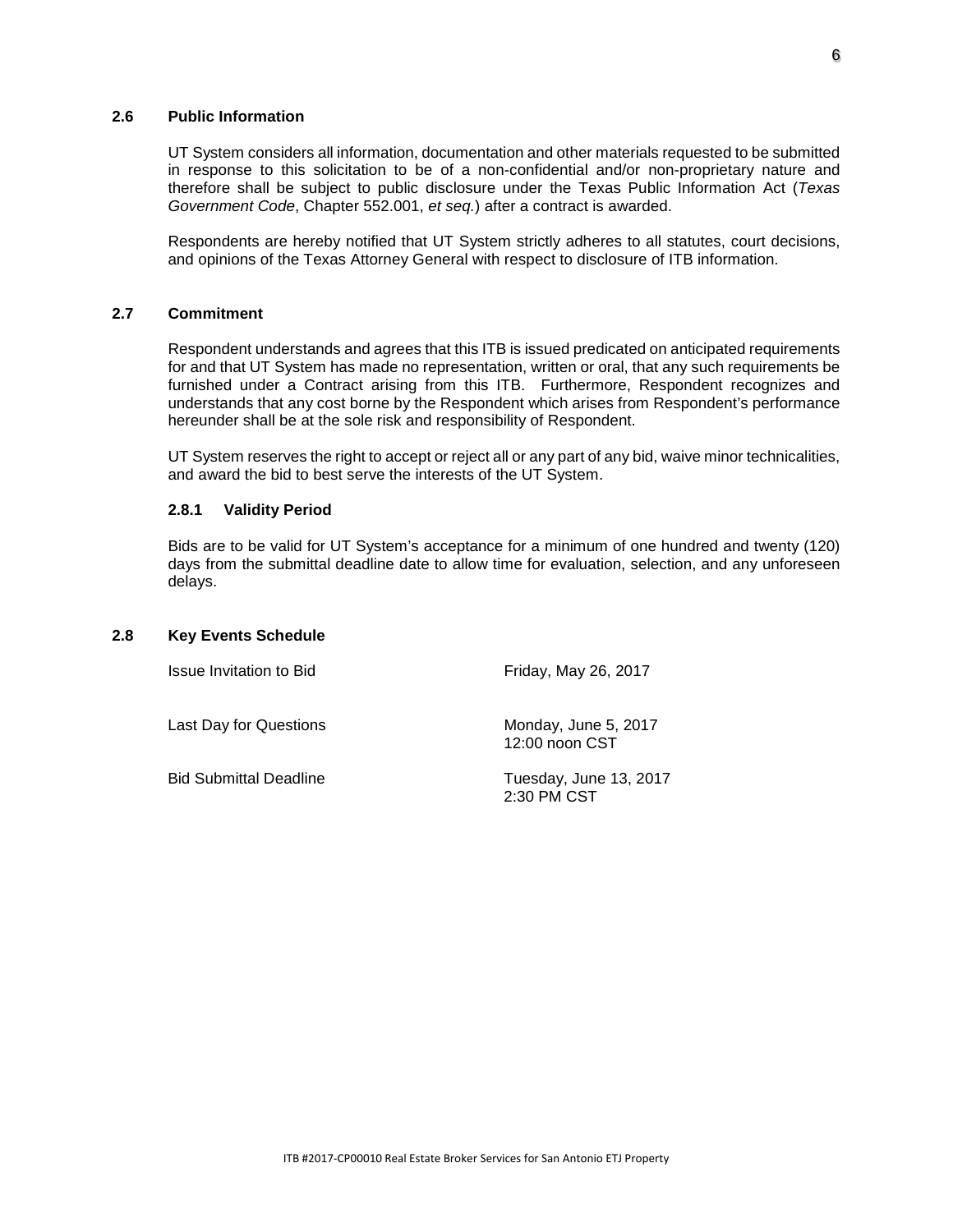# **BID REQUIREMENTS**

# **3.1 General Instructions**

- A. Respondents should carefully read the information contained herein and submit a complete response to all requirements and questions as directed.
- B. Submittals and any other information submitted by Respondents in response to this ITB shall become the property of UT System.
- C. UT System will not provide compensation to Respondents for any expenses incurred by the Respondent(s) for submittal preparation or for any demonstrations that may be made, unless otherwise expressly stated or required by law. Respondents submit qualifications at their own risk and expense.
- D. Submittals which are qualified with conditional clauses, or alterations, or items not called for in the ITB documents, or irregularities of any kind are subject to disqualification by UT System, at its option.
- E. Each submittal should be prepared simply and economically, providing a straightforward, concise description of your firm's ability to meet the requirements of this ITB and the potential ITB. Emphasis should be on completeness, clarity of content, responsiveness to the requirements, and an understanding of UT System's needs.
- F. UT System makes no guarantee that an award will be made as a result of this ITB or any subsequent ITB, and reserves the right to accept or reject any or all submittals, waive any formalities or minor technical inconsistencies, or delete any item/requirements from this ITB or resulting ITB or contract when deemed to be in UT System's best interest. Representations made within the qualifications submittal and any subsequent bid will be binding on responding firms. UT System will not be bound to act by any previous communication or submittal submitted by the firms other than this ITB.
- G. Failure to comply with the requirements contained in this Invitation to Bid may result in the rejection of your bid.

# **3.2 Preparation and Submittal Instructions**

- A. Respondents must complete, sign and return the attached Execution of Offer, Section 6, as part of their bid response. Bid must be signed by Respondent's company official(s) authorized to commit such bids. Failure to sign and return these forms will subject your bid response to be disqualified.
- B. Responses to this ITB should consist of answers to required questions in Section 8 Respondent Questionnaire. It is not necessary to repeat the question in your response; however, it is essential that you reference the question number with your response corresponding accordingly. In cases where a question does not apply or if unable to respond, reference the question number and indicate N/A (Not Applicable) or N/R (No Response), as appropriate. Briefly explain your reason when responding N/R.
- C. Submission
	- 1. Two (2) identical copies of the bid including any supplemental printed material referenced with the ITB, must be submitted and received in the Purchasing Office, on or before the time and date specified, pursuant to the Notice to Respondents (ref. Subsection 2.2) and delivered to: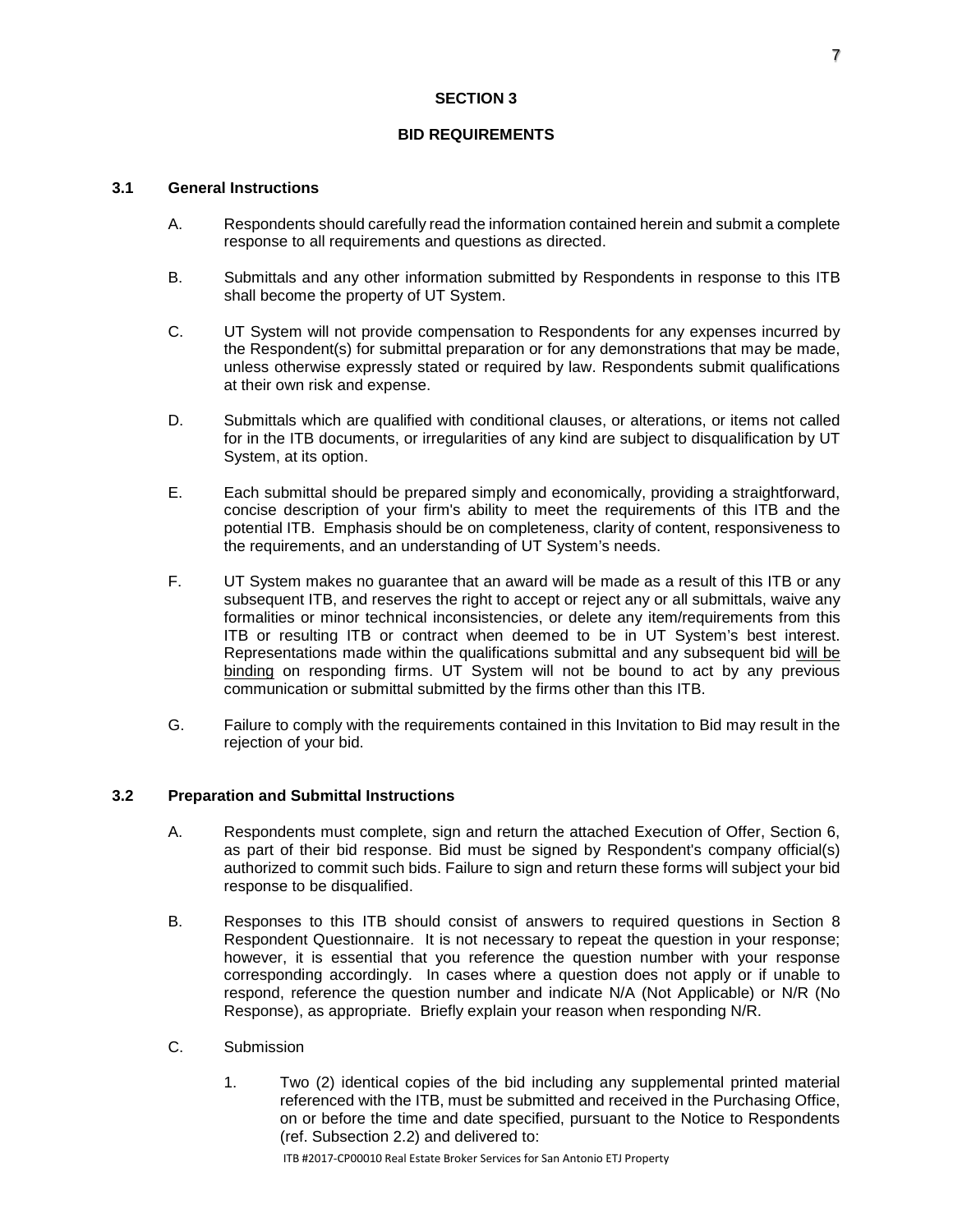The University of Texas System Contracts and Procurement 210 West 6th St. Suite B.140E Austin, Texas 78701 **Attn: Christopher Palacios**

- NOTE: Show the Invitation to Bid number and submittal date in the lower left-hand corner of your sealed bid envelope (box/container).
- 2. The materials submitted must be enclosed in a sealed envelope (box or container); the package must show clearly the submittal deadline; the ITB number must be clearly visible; and name and the return address of the Respondent must be clearly visible.
- 3. Late bids properly identified will be returned to Respondent unopened. Late bids will not be considered under any circumstances.
- 4. Telephone bids are not acceptable when in response to this Invitation to Bid.
- 5. Facsimile ("FAX") bids are not acceptable when in response to this Invitation to Bid.
- 6. Email bids are not acceptable when in response to this Invitation to Bid.

**NOTE: It is the responsibility of the Respondent to ensure that their bid is submitted to meet the deadline date and time requirements.**

# **3.3 Pricing**

**Respondent is required to complete the Pricing Schedule that is associated with this ITB (ref. Section 7).**

#### **3.4 Submittal Checklist**

Firms are instructed to complete, sign and return the following documents as a part of their submittal. Failure to return these completed documents may subject your submittal to disqualification.

- **Section 6 - Signed and Completed Execution of Offer**
- **Section 7 - Signed and Completed Pricing Schedule**
- **Section 8 – Completed Respondent Questionnaire**
- **Signed and Completed W-9 Form**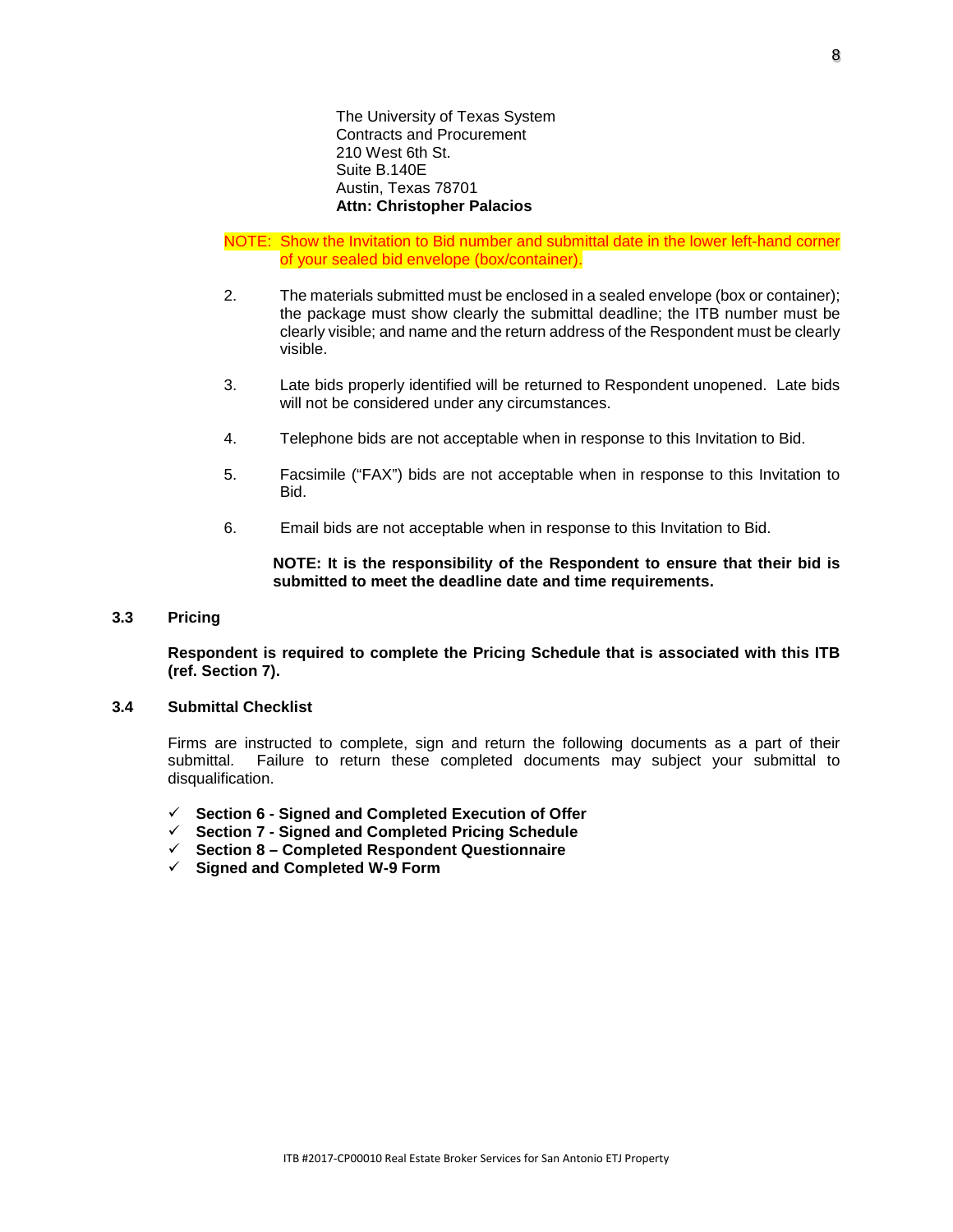#### **GENERAL TERMS AND CONDITIONS**

## **4.1 Compliance with Law**

Contractor is aware of, is fully informed about, and in full compliance with its obligations under existing applicable law and regulations, including Title VI of the Civil Rights Act of 1964, as amended (42 USC 2000(D)), Executive Order 11246, as amended (41 CFR 60-1 and 60-2), Vietnam Era Veterans Readjustment Act of 1974, as amended (41 CFR 60-250), Rehabilitation Act of 1973, as amended (41 CFR 60-741), Age Discrimination Act of 1975 (42 USC 6101 et seq.), Non-segregated Facilities (41 CFR 60-1), Omnibus Budget Reconciliation Provision, Section 952, Fair Labor Standards Act of 1938, Sections 6, 7, and 12, as amended, Immigration Reform and Control Act of 1986, and Utilization of Small Business Concerns and Small Business Concerns Owned and Controlled by Socially and Economically Disadvantaged Individuals (PL 96-507), the Americans with Disabilities Act of 1990 (42 USC 12101 et seq.), the Civil Rights Act of 1991 and all laws and regulations and executive orders as are applicable.

#### **4.2 UT System's Right to Audit**

At any time during the term of this Contract and for a period of four (4) years thereafter UT System or a duly authorized audit representative of UT System, or the State of Texas, at its expense and at reasonable times, reserves the right to audit Contractor's records and books relevant to all services provided under this Contract. In the event such an audit by UT System reveals any errors/overpayments by UT System, Contractor shall refund UT System the full amount of such overpayments within thirty (30) days of such audit findings, or UT System, at its option, reserves the right to deduct such amounts owing UT System from any payments due Contractor.

# **4.3 Access to Documents**

To the extent applicable to this procurement, in accordance with Public Law 99-499 under TEFRA, Contractor agrees to allow, during and for a period of not less than four (4) years after the Contract term, access to this Contract and its books, documents, and records; and contracts between Contractor and its subcontractors or related organizations, including books, documents and records relating to same, by the Comptroller General of the United States, the U.S. Department of Health and Human Services and their duly authorized representatives.

# **4.4 Insurance**

- A. For any Contract which requires the Contractor to provide on-site services, the Contractor shall, prior to commencement of work, provide UT System with Certificates of Insurance in the below amounts and shall maintain such coverage in effect for the full duration of the Contract unless such Contract specifies different coverages or amounts.
	- 1. Contractor agrees to maintain, at Contractor's sole expense, and to cause its agents, suppliers and permitted subcontractors (if any) to maintain, at their sole expense, the following insurance coverages in at least the amounts specified:
		- Workers Compensation: Statutory Limits
		- Employer's Liability: \$1,000,000 per accident and employee
		- Commercial General Liability (including contractual liability):
			- o \$1,000,000 per occurrence
		- Product/Completed Ops: \$2,000,000 aggregate
		- Auto Liability: \$1,000,000 combined single limit
		- All other insurance required by state or federal law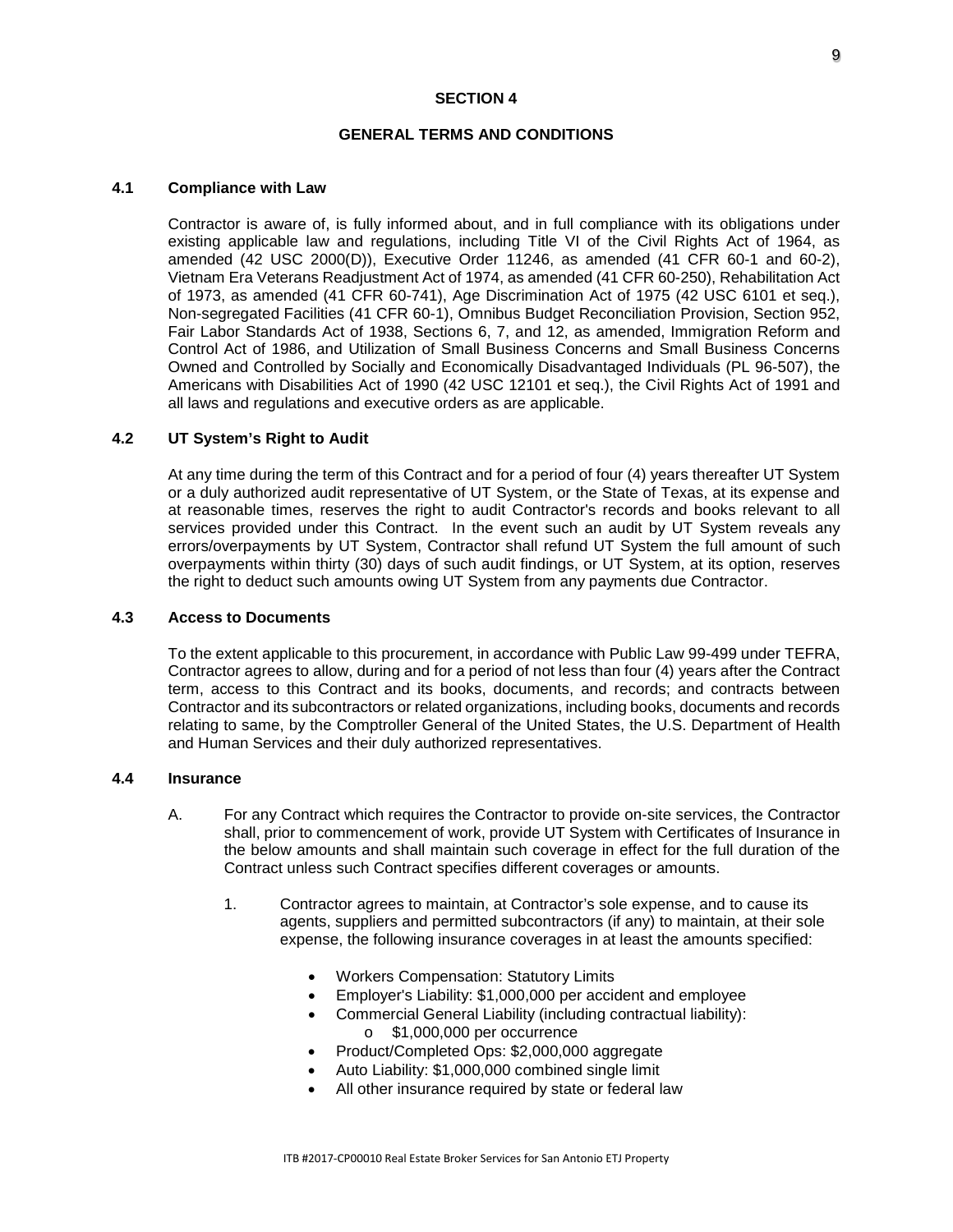- B. All policies (except Workers' Compensation) will name UT System as an Additional Insured. A Waiver of Subrogation in favor of UT System and thirty (30) day notice of cancellation is required on all policies. Certificates of insurance verifying the foregoing requirements will be provided to UT System prior to commencement of any services under this Agreement. If a policy contains deductible provisions, Contractor will be responsible for payment of the deductible amount for any claim(s) or the pursuit of any claim(s) or asserted claim(s) against UT System, its agents, employees or representatives.
- C. Contractor shall provide UT System a full and complete copy of any insurance policy promptly upon request by UT System, and without charge to UT System.

# **4.5 Other Benefits**

It is understood and agreed that no benefits, payments or considerations received by Contractor for the performance of services associated with and pertinent to the resultant Contract shall accrue, directly or indirectly, to any employees, elected or appointed officers or representatives, or any other person identified as agents of, or who are by definition an employee of, the State.

# **4.6 Non-Disclosure**

Contractor and UT System acknowledge that they or their employees may, in the performance of the resultant Contract, come into the possession of proprietary or confidential information owned by or in the possession of the other. Neither party shall use any such information for its own benefit or make such information available to any person, firm, corporation, or other organization, regardless of whether directly or indirectly affiliated with Contractor or UT System, unless (i) required by law, (ii) by order of any court or tribunal, (iii) such disclosure is necessary for the assertion of a right, or defense of an assertion of a right, by one party against the other party hereto, or (iv) such information has been acquired from other sources.

# **4.7 Publicity**

Contractor agrees that it shall not publicize this Contract or disclose, confirm or deny any details thereof to third parties or use any photographs or video recordings of UT System's employees or use UT System's name in connection with any sales promotion or publicity event without the prior express written approval of UT System.

# **4.8 Assignment**

The potential agreement with Contractor resulting from this ITB is a personal service contract for the services of Contractor, and Contractor's interest in such agreement, duties thereunder and/or fees due thereunder may not be assigned or delegated to a third party. The benefits and burdens of this agreement are, however, assignable by UT System.

#### **4.9 Assignment of Overcharge Claims**

Contractor hereby assigns to UT System any and all claims for overcharges associated with the Contract arising under the antitrust laws of the United States, 15 U.S.C.A., Sec. 1 et seq. (1973), or arising under the antitrust laws of the State of Texas, Texas Business and Commerce Code Annotated, Sec. 15.01, et seq. (1967).

# **4.10 Patent and Copyright**

Contractor shall pay for any royalties, license fees, copyrights or trade and service marks required to perform the services required by this Contract.

# **4.11 Texas Public Information Act**

ITB #2017-CP00010 Real Estate Broker Services for San Antonio ETJ Property UT System considers all information, documentation and other materials requested to be submitted in response to this solicitation to be of a non-confidential and/or non-proprietary nature and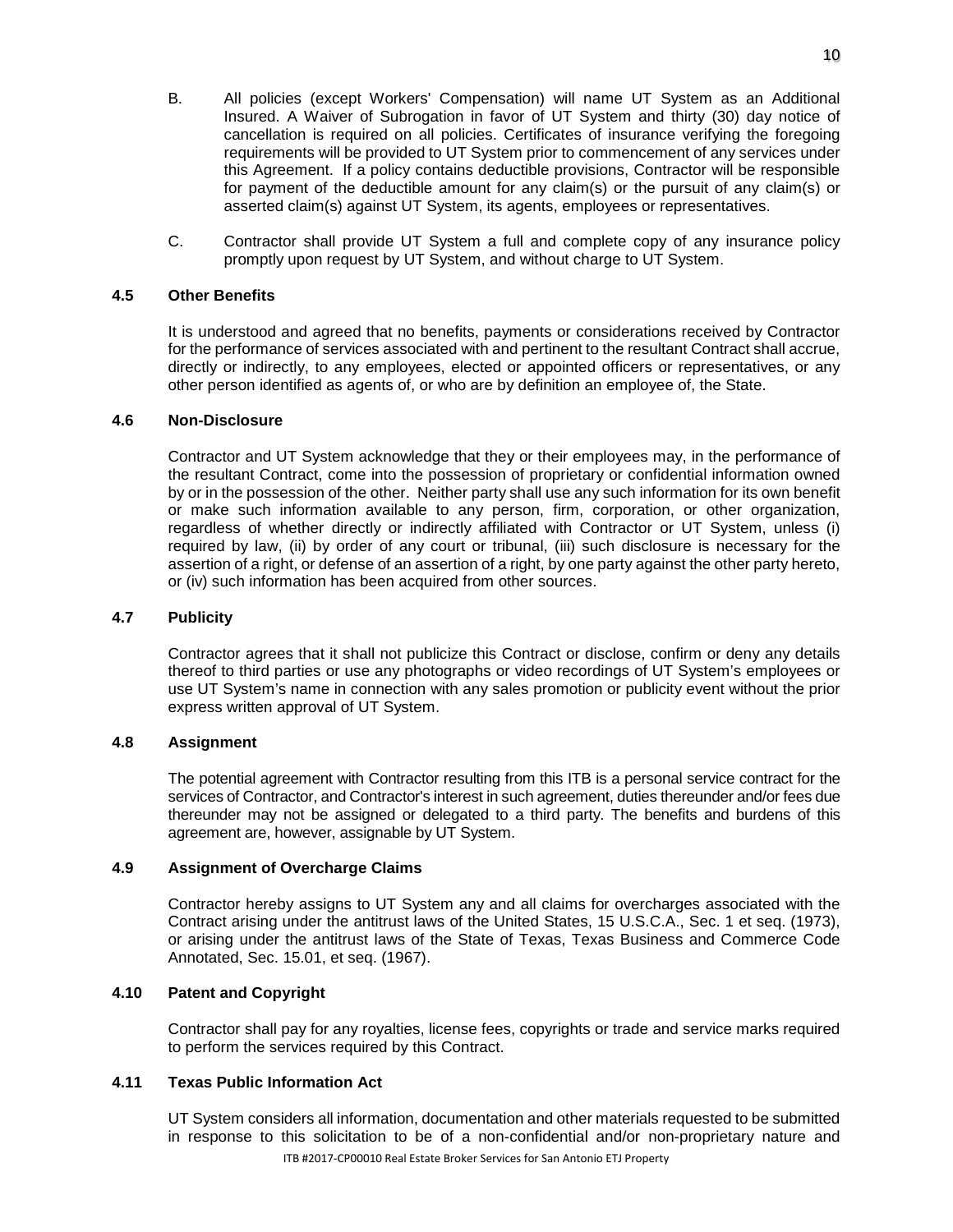therefore shall be subject to public disclosure under the Texas Public Information Act (Texas Government Code, Chapter 552.001, et seq) after a contract is awarded.

Respondents are hereby notified that UT System strictly adheres to all statutes, court decisions, and opinions of the Texas Attorney General regarding the disclosure of ITB information.

#### **4.12 Freedom of Access and Use of Facilities**

Contractor's employees shall have reasonable and free access to use only those facilities of UT System that are necessary to perform services under this Contract and shall have no right of access to any other facilities of UT System.

#### **4.13 Observance of UT System Rules and Regulations**

Contractor agrees that at all times its employees will observe and comply with all regulations of the facilities, including but not limited to, no smoking, and parking and security regulations.

#### **4.14 Section Headings**

All section headings are for convenience of reference only and are not intended to define or limit the scope of any provisions of this ITB.

#### **4.15 Governing Law**

This ITB any subsequent ITB, and resulting agreement or purchase order, shall be construed and governed by the laws of the State of Texas.

# **4.16 Contingent Fee**

Performance by University under an agreement awarded through this ITB may be contingent on the consummation of transaction(s).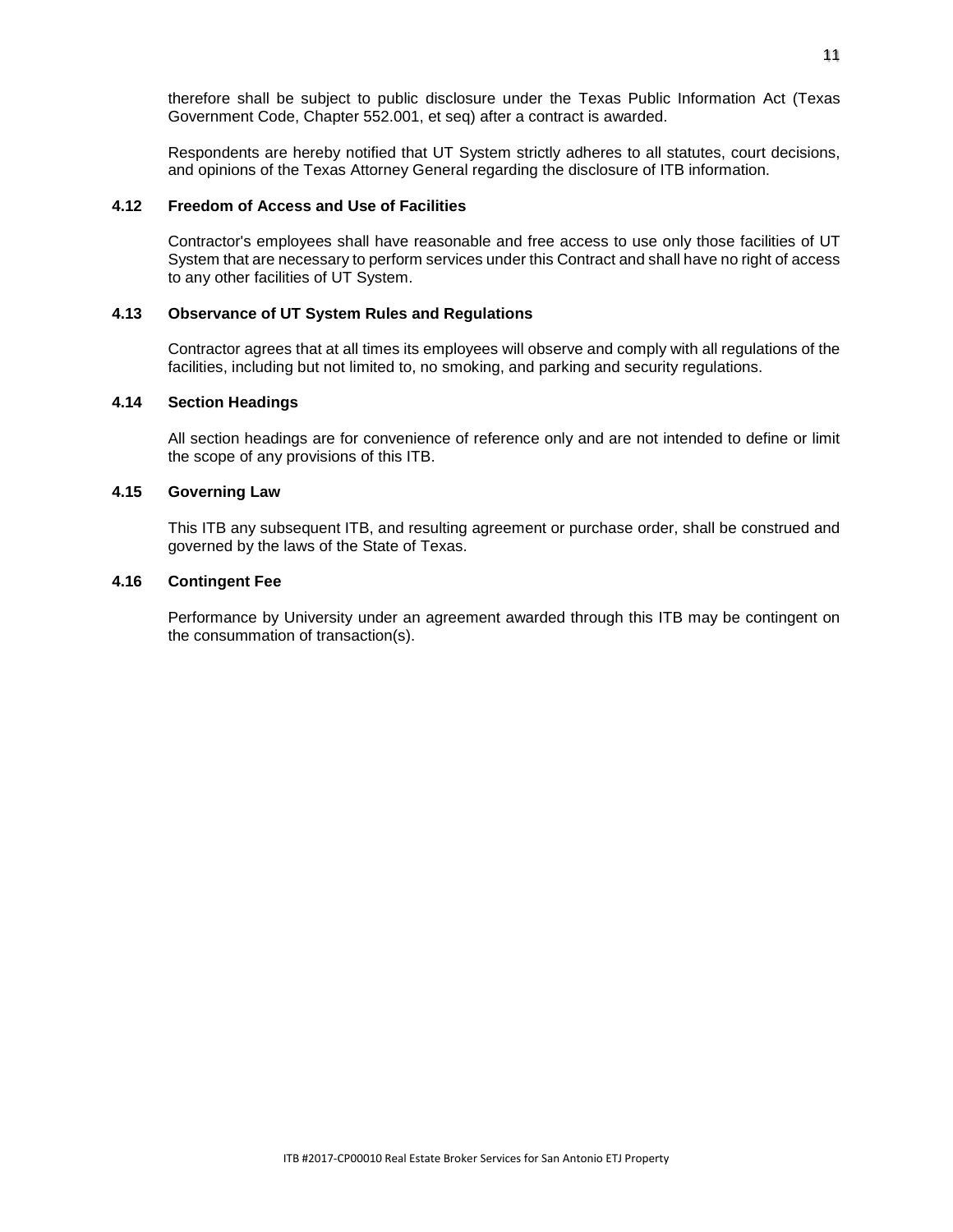#### **SPECIFICATIONS**

#### 5.**1 General**

The minimum requirements and the specifications for the Services, as well as certain requests for for information to be provided by Bidder as part of its bid, are set forth below.

#### **5.2 Scope of Work**

UT System anticipates making one award under this solicitation. Award will be made for Scope of Work (SOW) detailed in packages below. Awards will be based on complete packages only. Respondents must be able to provide all items in a specific package in order to submit pricing for that package. The award of any or all parts of this solicitation will be made at the discretion of the UT System.

Awardee will provide the following services:

- A. Provide market analysis and pricing guidance for the property.
- B. Provide a profile of anticipated purchasers of the Property.
- C. Establish a nationwide marketing strategy to reach out to potential purchasers that employs multiple types of advertising including, but not limited to, publish availability on CoStar and other online commercial listing services, internet exposure, signage, alternate trade publication strategies, etc.
- D. Provide technical assistance on the presentation of the Property for sale.
- E. Guide tours the Property with prospective purchasers.
- F. Forward all offers to UT System for consideration of sale.
- G. Assist UT System with the closing of the sale of the Property.

#### **5.3 Minimum Requirements**

The Lead Broker and other key real estate professional(s) assigned to the contract must be licensed real estate brokers in the state of Texas.

Bidder must have local and nationwide experience and capability marketing similar properties for sale in the San Antonio area.

# **5.4 Information Required for UT System Evaluation of Bidder**

Bidder must submit the following information as part of Bidder's bid:

#### **A. Bidder Capability and Experience (50% weight)**

1) Provide references from three (3) of Bidder's customers from the past five (5) years for services that are similar in scope and complexity, or for properties of similar size and complexity, to the Services herein.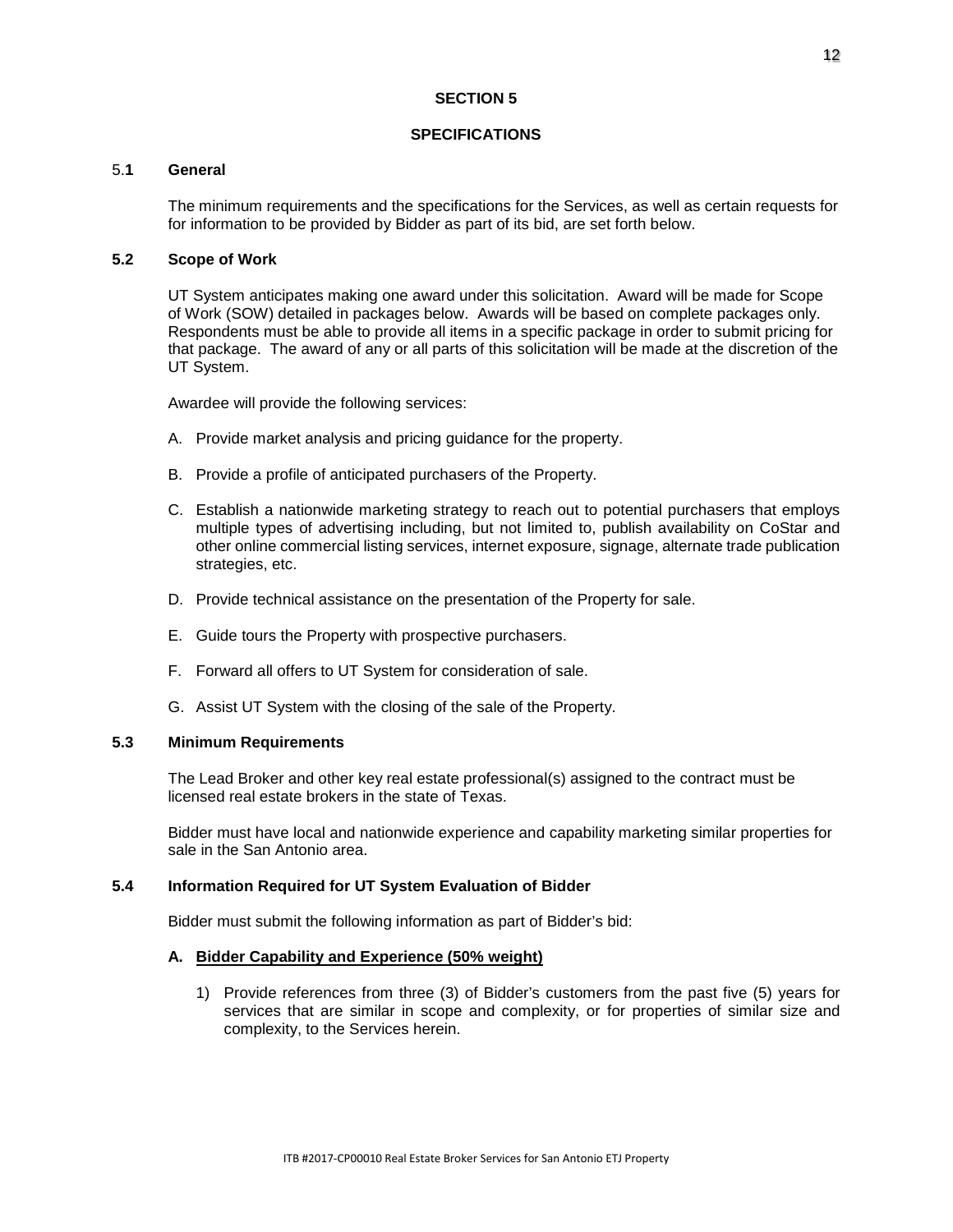Provide the following information for each client:

- Client (company) name and address;
- Client contact name with email address and phone number;
- Time period in which work was performed;
- Short description of work performed.
- 2) Has Bidder worked with any component institution of UT System in the past five (5) years; or, has bidder worked with another university (public or private) or other governmental entity? If "yes," state university/entity name, department name, department contact, and provide a brief description of work performed;
- 3) Provide the name(s) and contact information for the individual(s) who will be responsible for marketing the Property and a statement of their qualifications, including licensing, education, and years of experience;
- 4) A brief description of at least two (2) comparable properties that were successfully marketed by the individual(s);

# **B. Project Approach (40% weight)**

- 5) A broker price opinion and the proposed strategy to marketing the subject property, including, specifically, the identification of any challenges anticipated in marketing the property;
- 6) Recommendations regarding marketing the property as a whole or in separate tracts and justifications for the recommended approach;
- 7) Indicate number of calendar days needed to commence the Services from the execution of the services agreement; and
- 8) An identification of any potential conflicts of interest that may be present between Bidder and University and/or UT Health.

# **C. Total Cost (10% weight)**

9) Provide Bidder's desired commission rate structure payable upon closing of the sale of the Property. Bidder's commission rate structure should be graduated to reflect a reduced rate at certain dollar value threshold(s) as is customary in the marketplace for high-value commercial properties.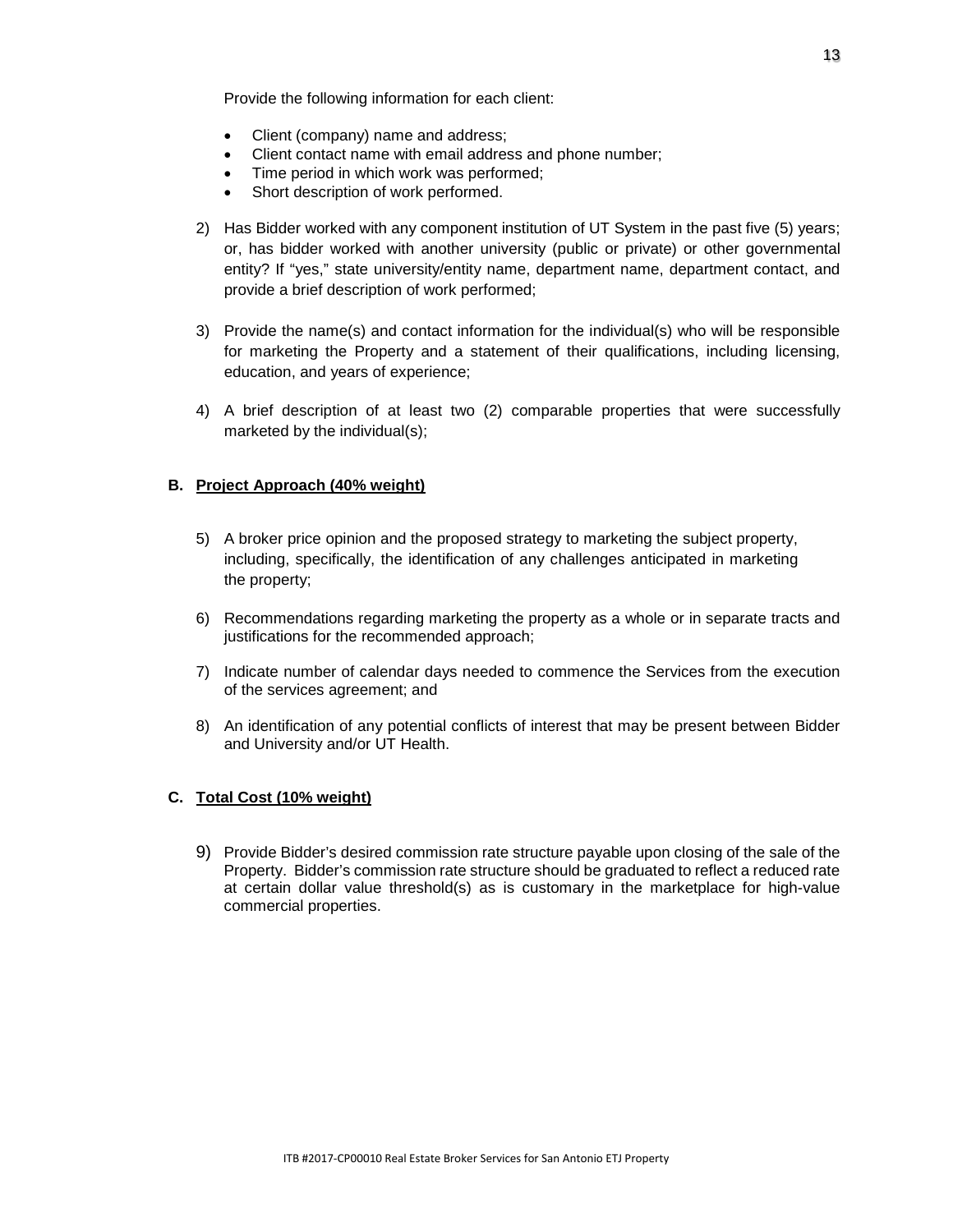#### **SECTION 6 EXECUTION OF OFFER**

#### **ITB NO.: 2017-CP00010 Real Estate Broker Services for San Antonio ETJ Property**

#### **THIS EXECUTION OF OFFER MUST BE COMPLETED, SIGNED AND RETURNED WITH RESPONDENT'S BID. FAILURE TO COMPLETE, SIGN AND RETURN THIS EXECUTION OF OFFER WITH THE RESPONDENT'S BID MAY RESULT IN THE REJECTION OF THE BID.**

- 1. By signature hereon, Respondent represents and warrants the following:
	- A) Respondent acknowledges and agrees that (1) this ITB is a solicitation for a bid and is not a contract or an offer to contract; (2) the submission of a bid by Respondent in response to this ITB will not create a contract between UT System and Respondent; (3) UT System has made no representation or warranty, written or oral, that one or more contracts with UT System will be awarded under this ITB; and (4) Respondent will bear, as its sole risk and responsibility, any cost arising from Respondent's preparation of a response to this ITB.
	- B) Respondent is a reputable company that is lawfully and regularly engaged in providing the Services.
	- C) Respondent has the necessary experience, knowledge, abilities, skills, and resources to perform the Services.
	- D) Respondent is aware of, is fully informed about, and is in full compliance with all applicable federal, state and local laws, rules, regulations and ordinances.
	- E) Respondent understands (i) the requirements and specifications set forth in this ITB and (ii) the terms and conditions set forth in the Agreement under which Respondent will be required to operate.
	- F) If selected by UT System, Respondent will not delegate any of its duties or responsibilities under this ITB or the Agreement to any sub-contractor, except as expressly provided in the Agreement.
	- G) If selected by UT System, Respondent will maintain any insurance coverage as required by the Agreement during the term thereof.
	- H) All statements, information and representations prepared and submitted in response to this ITB are current, complete, true and accurate. Respondent acknowledges that UT System will rely on such statements, information and representations in selecting Contractor. If selected by UT System, Respondent will notify UT System immediately of any material change in any matters with regard to which Respondent has made a statement or representation or provided information.
	- I) RESPONDENT WILL DEFEND WITH COUNSEL APPROVED BY UT SYSTEM, INDEMNIFY, AND HOLD HARMLESS THE UNIVERSITY OF TEXAS SYSTEM, THE STATE OF TEXAS, AND ALL OF THEIR REGENTS, OFFICERS, AGENTS AND EMPLOYEES, FROM AND AGAINST ALL ACTIONS, SUITS, DEMANDS, COSTS, DAMAGES, LIABILITIES AND OTHER CLAIMS OF ANY NATURE, KIND OR DESCRIPTION, INCLUDING REASONABLE ATTORNEYS' FEES INCURRED IN INVESTIGATING, DEFENDING OR SETTLING ANY OF THE FOREGOING, ARISING OUT OF, CONNECTED WITH, OR RESULTING FROM ANY NEGLIGENT ACTS OR OMISSIONS OR WILLFUL MISCONDUCT OF RESPONDENT OR ANY AGENT, EMPLOYEE, SUBCONTRACTOR, OR SUPPLIER OF RESPONDENT IN THE EXECUTION OR PERFORMANCE OF ANY CONTRACT OR AGREEMENT RESULTING FROM THIS ITB.
	- J) Pursuant to Sections 2107.008 and 2252.903, *Government Code*, any payments owing to Respondent under any contract or agreement resulting from this ITB may be applied directly to any debt or delinquency that Respondent owes the State of Texas or any agency of the State of Texas regardless of when it arises, until such debt or delinquency is paid in full.
- 2. By signature hereon, Respondent offers and agrees to furnish the Services to UT System and comply with all terms, conditions, requirements and specifications set forth in this ITB.
- 3. By signature hereon, Respondent affirms that it has not given or offered to give, nor does Respondent intend to give at any time hereafter, any economic opportunity, future employment, gift, loan, gratuity, special discount, trip, favor or service to a public servant in connection with its submitted bid. Failure to sign this Execution of Offer, or signing with a false statement, may void the submitted bid or any resulting contracts, and the Respondent may be removed from all bid lists at UT System.
- 4. By signature hereon, Respondent certifies that it is not currently delinquent in the payment of any taxes due under Chapter 171, *Tax Code*, or that Respondent is exempt from the payment of those taxes, or that Respondent is an out-ofstate taxable entity that is not subject to those taxes, whichever is applicable. A false certification will be deemed a material breach of any resulting contract or agreement and, at UT System's option, may result in termination of any resulting contract or agreement.
- 5. By signature hereon, Respondent hereby certifies that neither Respondent nor any firm, corporation, partnership or institution represented by Respondent, or anyone acting for such firm, corporation or institution, has violated the antitrust laws of the State of Texas, codified in Section 15.01, et seq., *Business and Commerce Code*, or the Federal antitrust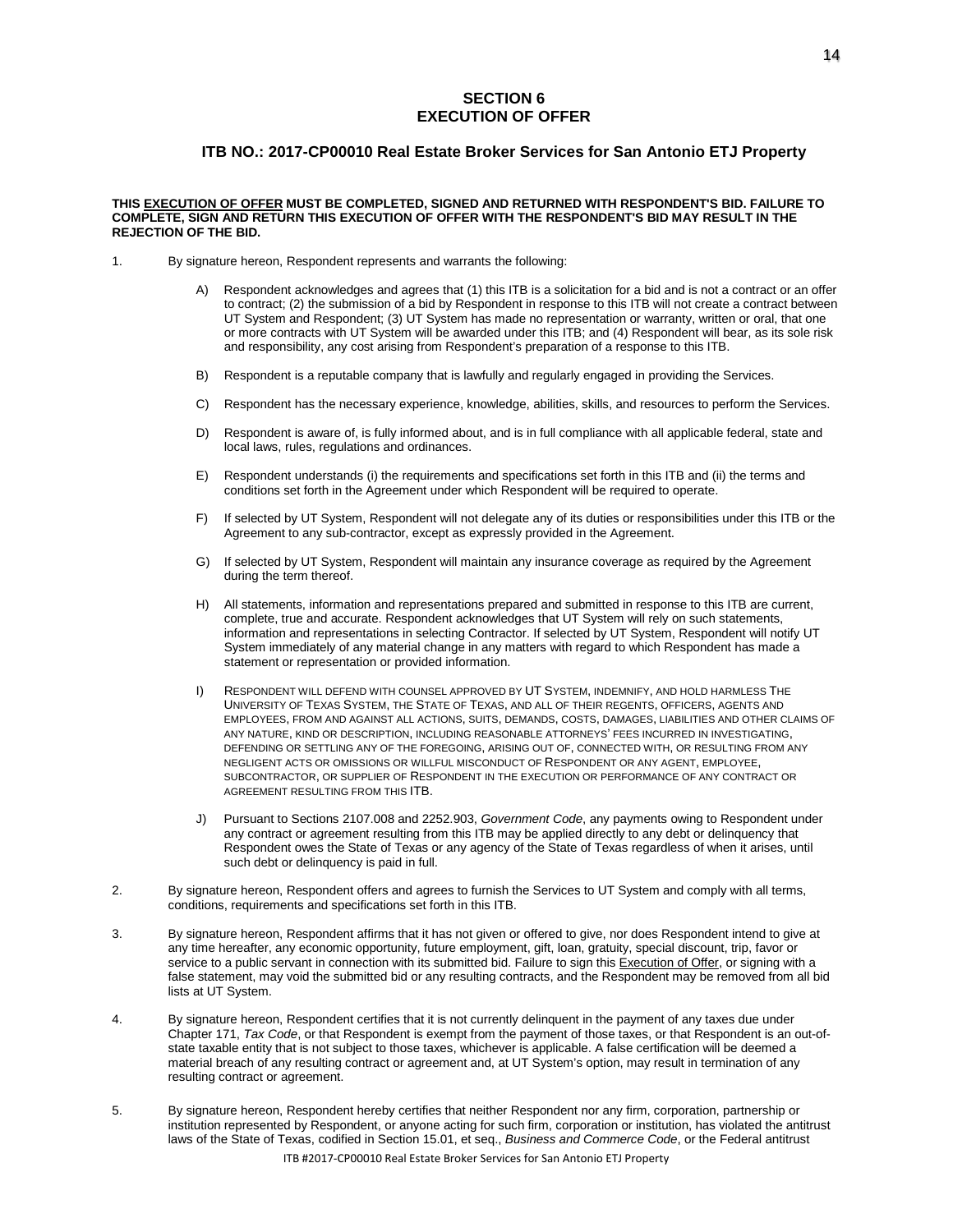laws, nor communicated directly or indirectly the bid made to any competitor or any other person engaged in such line of business.

- 6. By signature hereon, Respondent certifies that the individual signing this document and the documents made a part of this ITB, is authorized to sign such documents on behalf of Respondent and to bind Respondent under any agreements and other contractual arrangements that may result from the submission of Respondent's bid.
- 7. By signature hereon, Respondent certifies as follows:

"Under Section 231.006, *Family Code,* relating to child support, Respondent certifies that the individual or business entity named in the Respondent's bid is not ineligible to receive the specified contract award and acknowledges that any agreements or other contractual arrangements resulting from this ITB may be terminated if this certification is inaccurate."

- 8. By signature hereon, Respondent certifies that (i) no relationship, whether by blood, marriage, business association, capital funding agreement or by any other such kinship or connection exists between the owner of any Respondent that is a sole proprietorship, the officers or directors of any Respondent that is a corporation, the partners of any Respondent that is a partnership, the joint venturers of any Respondent that is a joint venture or the members or managers of any Respondent that is a limited liability company, on one hand, and an employee of any component of The University of Texas System, on the other hand, other than the relationships which have been previously disclosed to UT System in writing; (ii) Respondent has not been an employee of any component institution of The University of Texas System within the immediate twelve (12) months prior to the Submittal Deadline; and (iii) no person who, in the past four (4) years served as an executive of a state agency was involved with or has any interest in Respondent's bid or any contract resulting from this ITB (ref. Section 669.003, *Government Code*). All disclosures by Respondent in connection with this certification will be subject to administrative review and approval before UT System enters into a contract or agreement with Respondent.
- 9. By signature hereon, Respondent certifies its compliance with all federal laws and regulations pertaining to Equal Employment Opportunities and Affirmative Action.
- 10. By signature hereon, Respondent represents and warrants that all products and services offered to UT System in response to this ITB meet or exceed the safety standards established and promulgated under the Federal Occupational Safety and Health Law (Public Law 91-596) and the *Texas Hazard Communication Act*, Chapter 502, *Health and Safety Code*, and all related regulations in effect or proposed as of the date of this ITB.
- 11. Respondent will and has disclosed, as part of its bid, any exceptions to the certifications stated in this Execution of Offer. All such disclosures will be subject to administrative review and approval prior to the time UT System makes an award or enters into any contract or agreement with Respondent.
- 12. If Respondent will sell or lease computer equipment to the UT System under any agreements or other contractual arrangements that may result from the submission of Respondent's bid then, pursuant to Section 361.965(c), *Health & Safety Code*, Respondent certifies that it is in compliance with the Manufacturer Responsibility and Consumer Convenience Computer Equipment Collection and Recovery Act set forth in Chapter 361, Subchapter Y, *Health & Safety Code* and the rules adopted by the Texas Commission on Environmental Quality under that Act as set forth in Title 30, Chapter 328, Subchapter I, *Texas Administrative Code*. Section 361.952(2), *Health & Safety Code,* states that, for purposes of the Manufacturer Responsibility and Consumer Convenience Computer Equipment Collection and Recovery Act*,* the term "computer equipment" means a desktop or notebook computer and includes a computer monitor or other display device that does not contain a tuner.

#### 13. **Respondent should complete the following information:**

Respondent's Federal Tax Identification No:

If a Corporation:

Respondent's State of Incorporation:

Respondent's Charter Number: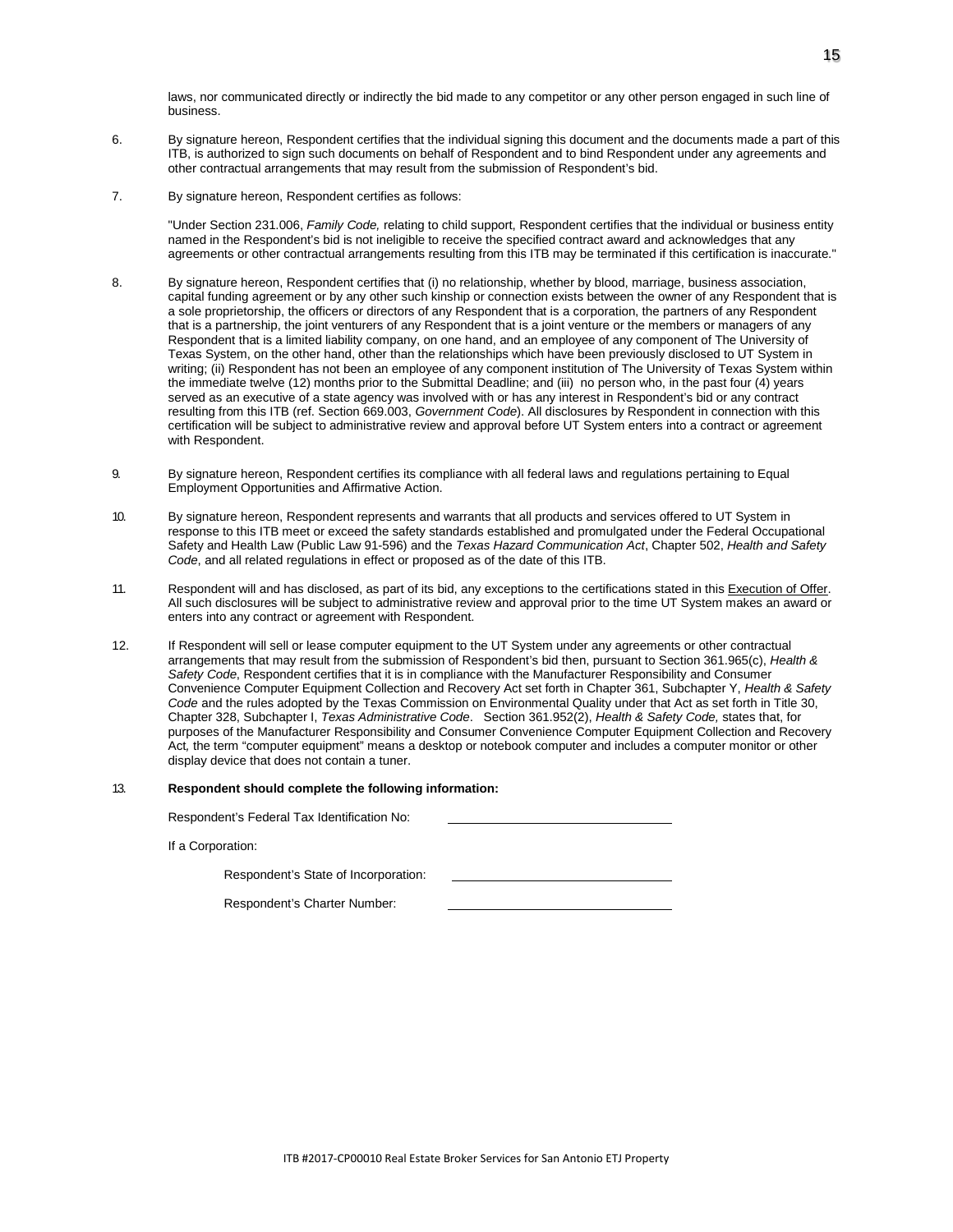**NOTICE: WITH FEW EXCEPTIONS, INDIVIDUALS ARE ENTITLED ON REQUEST TO BE INFORMED ABOUT THE INFORMATION THAT GOVERNMENTAL BODIES OF THE STATE OF TEXAS COLLECT ABOUT SUCH INDIVIDUALS. UNDER SECTIONS 552.021 AND 552.023,** *GOVERNMENT CODE***, INDIVIDUALS ARE ENTITLED TO RECEIVE AND REVIEW SUCH INFORMATION. UNDER SECTION 559.004,** *GOVERNMENT CODE***, INDIVIDUALS ARE ENTITLED TO HAVE GOVERNMENTAL BODIES OF THE STATE OF TEXAS CORRECT INFORMATION ABOUT SUCH INDIVIDUALS THAT IS INCORRECT.**

#### **Submitted and Certified By:**

| (Respondent's Name)                           |  |
|-----------------------------------------------|--|
| (Signature of Duly Authorized Representative) |  |
| (Printed Name/Title)                          |  |
| (Date Signed)                                 |  |
| (Respondent's Street Address)                 |  |
| (City, State, Zip Code)                       |  |
| (Telephone Number)                            |  |
| (FAX Number)                                  |  |
| (Email Address)                               |  |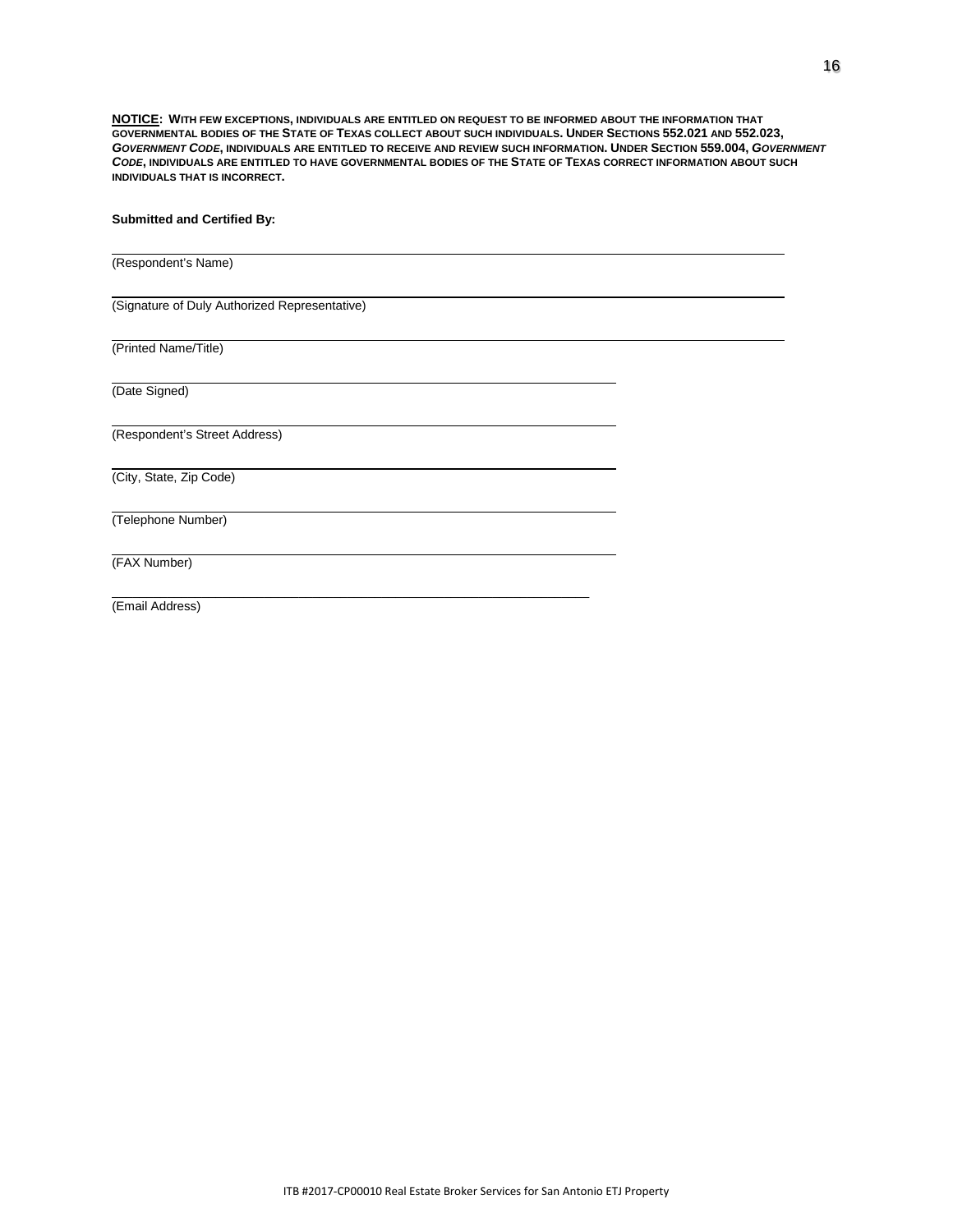# **PRICING SCHEDULE**

# **ITB No. 2017-CP00010 Real Estate Broker Services for San Antonio ETJ Property**

| TO: | The University of Texas System |
|-----|--------------------------------|
|-----|--------------------------------|

**BY:** \_\_\_\_\_\_\_\_\_\_\_\_\_\_\_\_\_\_\_\_\_\_\_\_\_\_\_\_\_\_\_\_\_\_\_\_\_\_\_

(Company Name)

\_\_\_\_\_\_\_\_\_\_\_\_\_\_\_\_\_\_\_\_\_\_\_\_\_\_\_\_\_\_\_\_\_\_\_\_\_\_\_ (Address)

\_\_\_\_\_\_\_\_\_\_\_\_\_\_\_\_\_\_\_\_\_\_\_\_\_\_\_\_\_\_\_\_\_\_\_\_\_\_\_ (City, State, Zip Code)

\_\_\_\_\_\_\_\_\_\_\_\_\_\_\_\_\_\_\_\_\_\_\_\_\_\_\_\_

(Date)

# **PROJECT:** ITB No. 2017-CP00010 Real Estate Broker Services for San Antonio ETJ Property

Dear Madam/Sir:

Having carefully examined all the specifications and requirements of this ITB and any attachments thereto, the undersigned proposes to furnish all equipment, labor, materials, supervision and services required to complete the entire work in complete accordance with the above document for the following firm, fixed prices. Prices listed shall be in US Dollars. UT System will not accept bids which include assumptions or exceptions to the work identified in this ITB.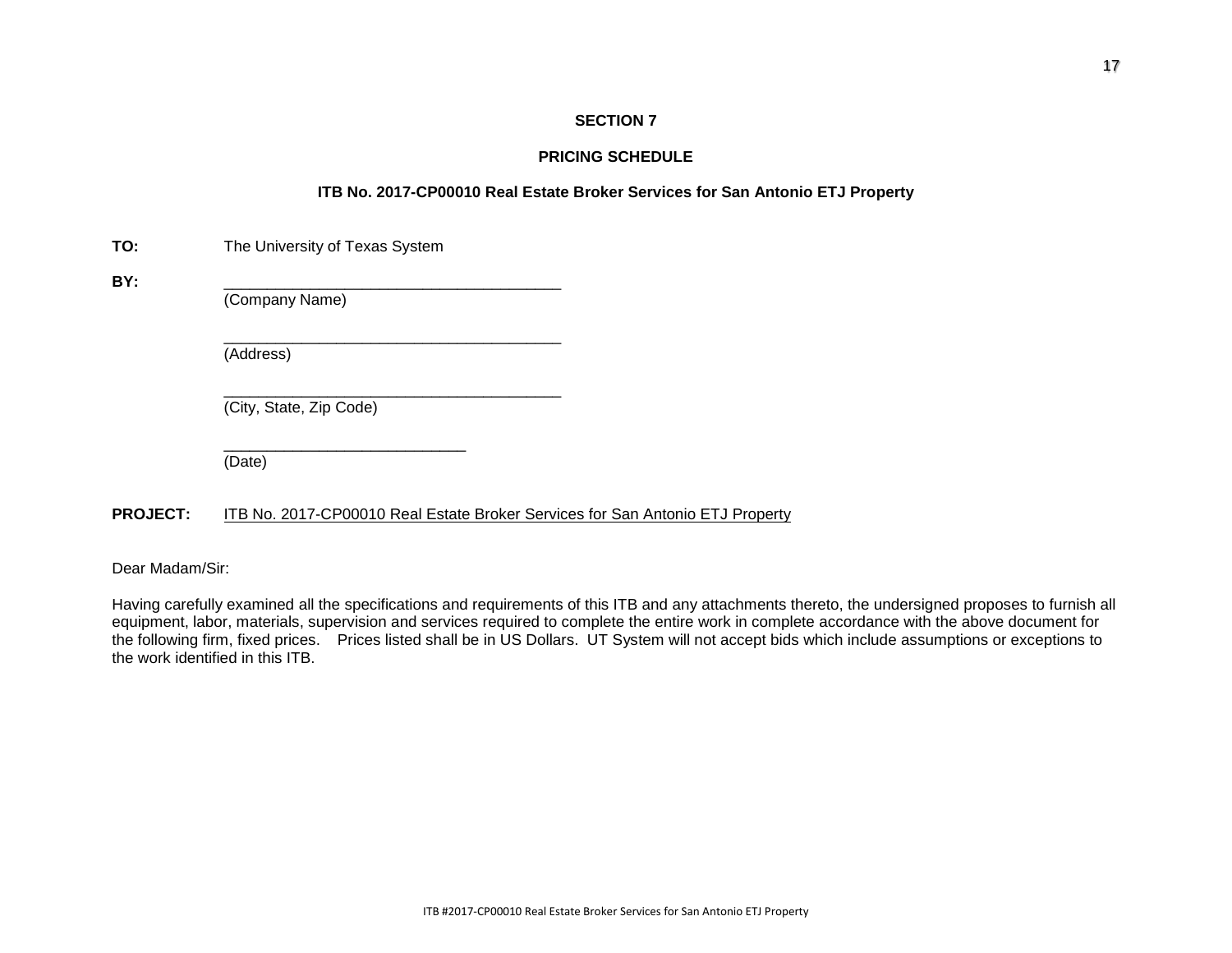#### **I. Pricing**

The pricing provided below shall be listed to coincide with the scope of work described in Section 5, Specifications, and shall be considered all inclusive.

\_\_\_\_\_\_\_\_\_\_\_\_\_\_\_\_\_\_\_\_\_\_\_\_\_\_\_\_\_\_\_\_\_\_\_\_\_\_\_\_\_\_\_\_\_\_\_\_\_\_\_\_\_\_\_\_\_\_\_\_\_\_\_\_\_\_\_\_\_\_\_\_\_\_\_\_\_\_\_\_\_\_\_\_\_\_\_\_\_\_\_\_\_\_\_\_\_\_\_\_\_\_\_\_\_\_\_\_\_

\_\_\_\_\_\_\_\_\_\_\_\_\_\_\_\_\_\_\_\_\_\_\_\_\_\_\_\_\_\_\_\_\_\_\_\_\_\_\_\_\_\_\_\_\_\_\_\_\_\_\_\_\_\_\_\_\_\_\_\_\_\_\_\_\_\_\_\_\_\_\_\_\_\_\_\_\_\_\_\_\_\_\_\_\_\_\_\_\_\_\_\_\_\_\_\_\_\_\_\_\_\_\_\_\_\_\_\_\_ \_\_\_\_\_\_\_\_\_\_\_\_\_\_\_\_\_\_\_\_\_\_\_\_\_\_\_\_\_\_\_\_\_\_\_\_\_\_\_\_\_\_\_\_\_\_\_\_\_\_\_\_\_\_\_\_\_\_\_\_\_\_\_\_\_\_\_\_\_\_\_\_\_\_\_\_\_\_\_\_\_\_\_\_\_\_\_\_\_\_\_\_\_\_\_\_\_\_\_\_\_\_\_\_\_\_\_\_\_ \_\_\_\_\_\_\_\_\_\_\_\_\_\_\_\_\_\_\_\_\_\_\_\_\_\_\_\_\_\_\_\_\_\_\_\_\_\_\_\_\_\_\_\_\_\_\_\_\_\_\_\_\_\_\_\_\_\_\_\_\_\_\_\_\_\_\_\_\_\_\_\_\_\_\_\_\_\_\_\_\_\_\_\_\_\_\_\_\_\_\_\_\_\_\_\_\_\_\_\_\_\_\_\_\_\_\_\_\_ \_\_\_\_\_\_\_\_\_\_\_\_\_\_\_\_\_\_\_\_\_\_\_\_\_\_\_\_\_\_\_\_\_\_\_\_\_\_\_\_\_\_\_\_\_\_\_\_\_\_\_\_\_\_\_\_\_\_\_\_\_\_\_\_\_\_\_\_\_\_\_\_\_\_\_\_\_\_\_\_\_\_\_\_\_\_\_\_\_\_\_\_\_\_\_\_\_\_\_\_\_\_\_\_\_\_\_\_\_

Proposed Commission Schedule to be detailed below:

The undersigned acknowledges that he has read and complies with the Bidding Requirements and General Requirements and Terms and Conditions of this ITB.

The undersigned acknowledges receipt of the following Addenda to this ITB, if applicable:

No. 1 \_\_\_\_ No. 2 \_\_\_\_ No. 3 \_\_\_\_ No. 4 \_\_\_\_ No. 5 \_\_\_

The undersigned agrees, if awarded the Contract, to execute the Contract within ten (10) days after notification of award, and to commence work within ten (10) days after full execution of a contract with the Board of Regents of The University of Texas System.

Respectfully Submitted,

| (Company Name)     |  |
|--------------------|--|
|                    |  |
| Title: ___________ |  |
| n                  |  |

(SEAL: If bid is by a Corporation) Date:  $\Box$ 

ITB #2017-CP00010 Real Estate Broker Services for San Antonio ETJ Property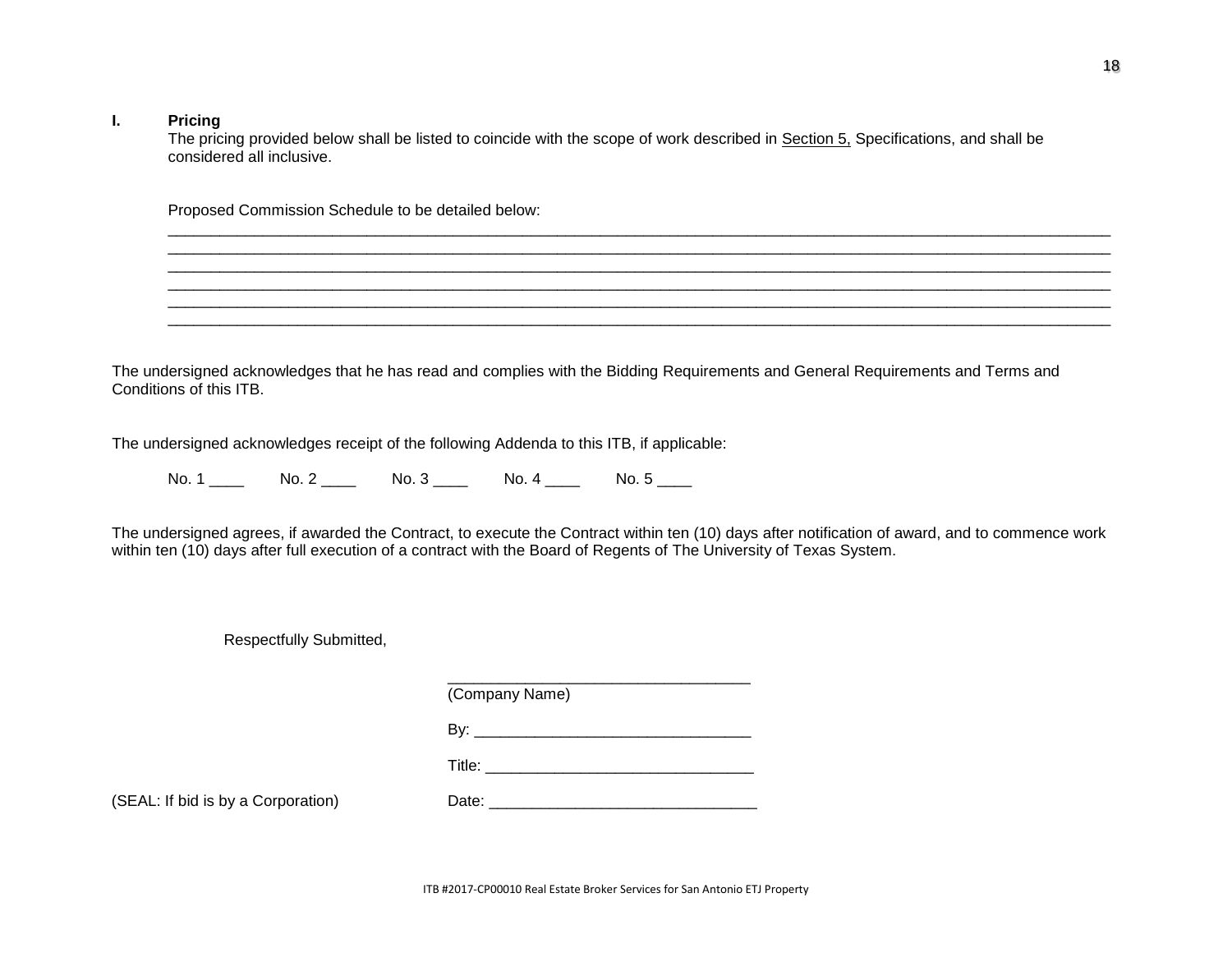# **SECTION 8 RESPONDENT QUESTIONNAIRE**

Respondents are requested to submit complete responses to each of the items listed below. Responses are to be submitted as an attachment to your bid package. Please reference each response by its item number indicated below.

1. Legal name of the company:

\_\_\_\_\_\_\_\_\_\_\_\_\_\_\_\_\_\_\_\_\_\_\_\_\_\_\_\_\_\_\_\_\_\_\_\_\_\_\_\_\_\_\_\_\_\_\_\_\_

|                                                                                                                                     |                                | Address of the office which would be providing service: ________________________ |  |
|-------------------------------------------------------------------------------------------------------------------------------------|--------------------------------|----------------------------------------------------------------------------------|--|
| Number of Years in Business:                                                                                                        |                                |                                                                                  |  |
|                                                                                                                                     | Type of Operation: Individual: | Partnership:                                                                     |  |
|                                                                                                                                     | Corporation:                   | Government:                                                                      |  |
| Number of Employees: ______                                                                                                         |                                |                                                                                  |  |
| Annual Sales Volume:                                                                                                                |                                |                                                                                  |  |
| State that you will provide a copy of your company's financial statements for the past two (2) years, if<br>requested by UT System. |                                |                                                                                  |  |

- 3. Provide a Financial rating of your company and any documents, including a Dunn and Bradstreet analysis which indicates the financial stability of your company.
- 4. Is your company for sale or involved in any transaction to expand or to become acquired by another business entity? If yes, please explain the impact both in organizational and directional terms.
- 5. Provide details of all past pending litigation or claims filed against your company that would affect your company's performance under a Contract with UT System.
- 6. Is your company currently in default on any loan agreement or financing agreement with any bank, financial institution or other entity? If yes, specify date(s), details, circumstances and prospects for resolution.
- 7. Does any relationship exist whether by relative, business associate, capital funding agreement or any other such kinship exist between your company and any UT System employee? If yes, please explain.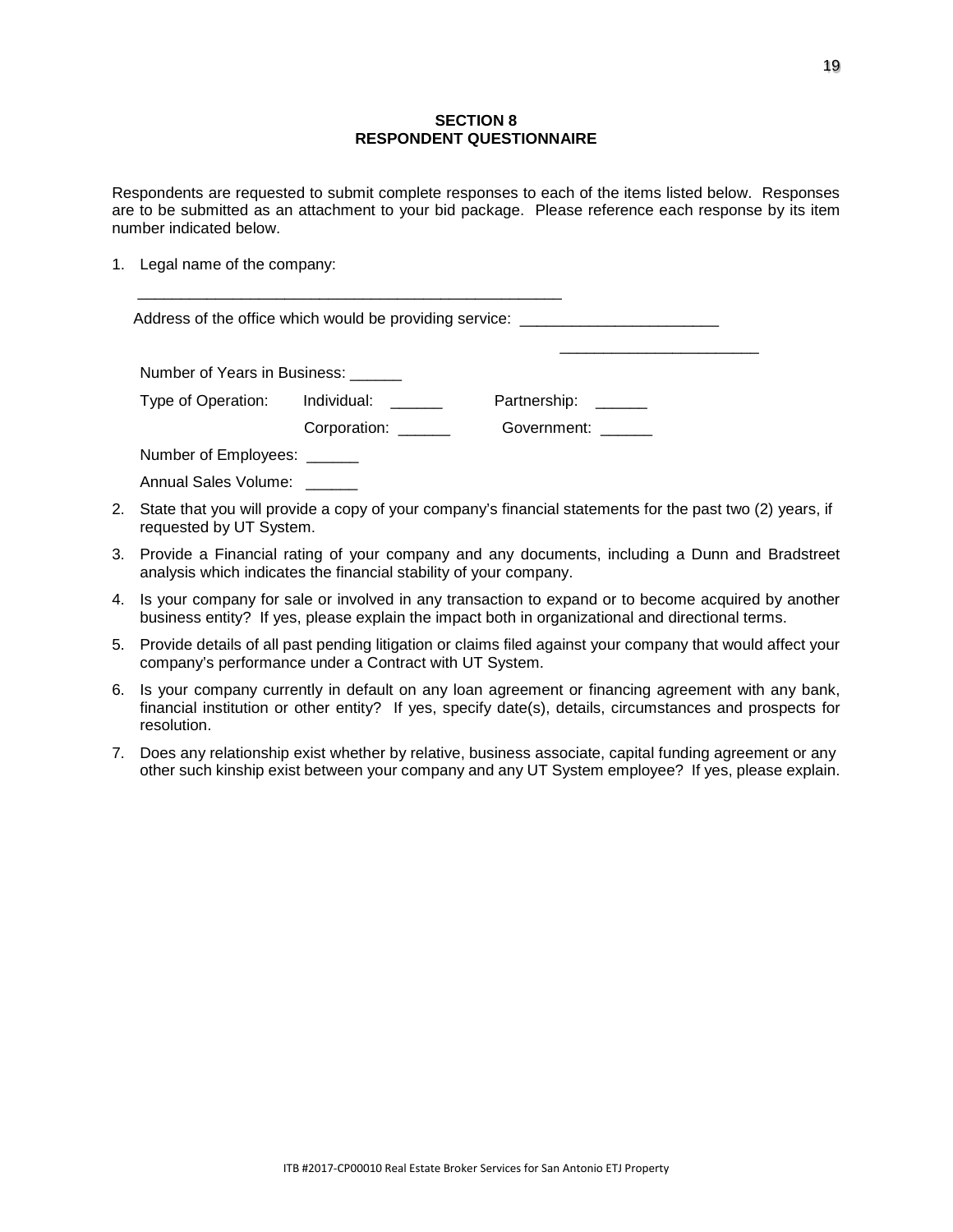**APPENDIX ONE PROPERTY AERIAL MAPS (continued)**



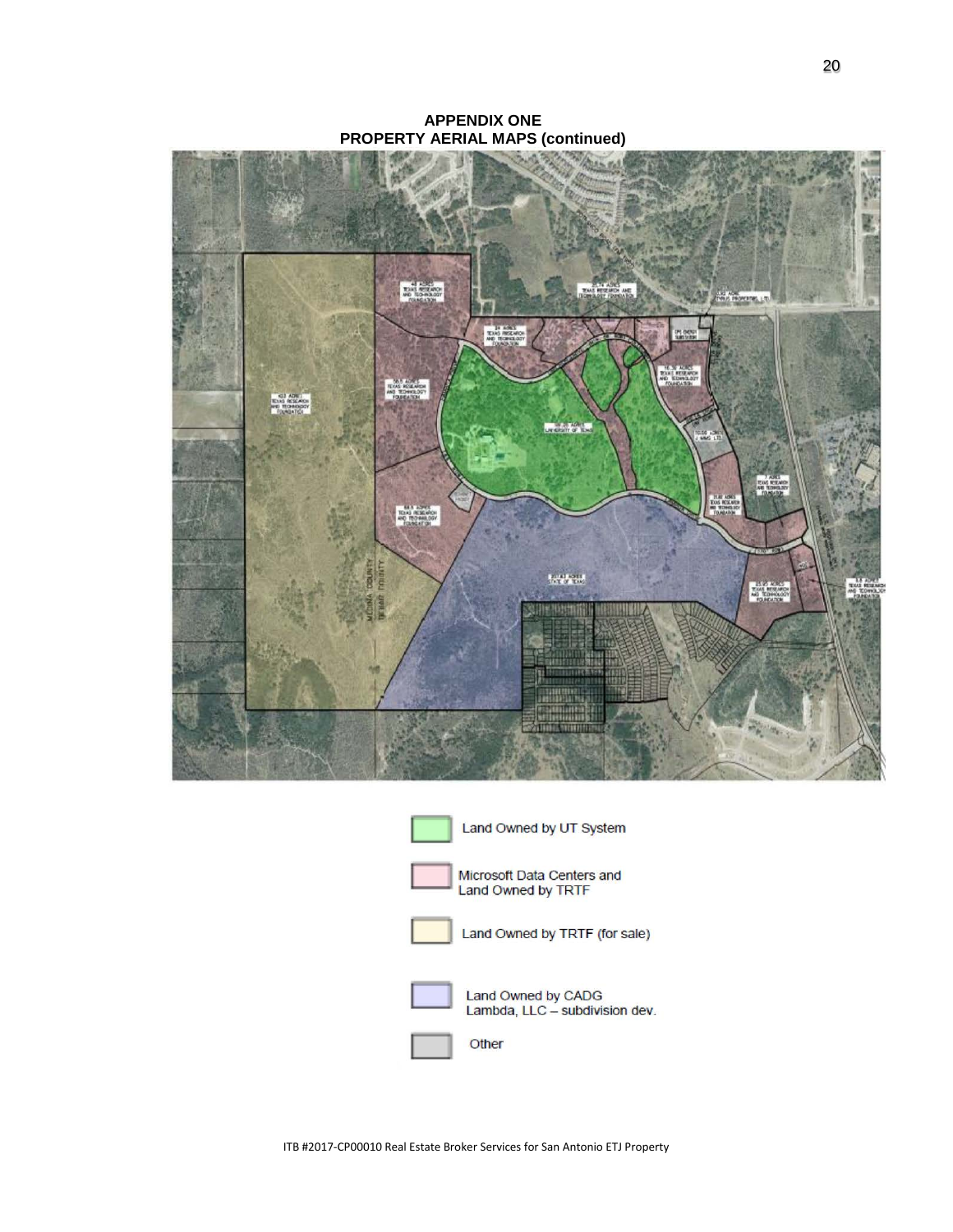TRAN 201213<br>**11.54 Ac.** 201233<br>LIBH34C  $Burshop$ 1.0675 AC  $rac{1}{2}$ 201219<br>271-81 Ac OT Excess land 201168<br>**44.68 se** 201232<br>51.07 ML 201220<br>15.43 AC  $19.01$  ACPLE 815 Feet

| <b>APPENDIX TWO</b>                    |  |  |  |  |
|----------------------------------------|--|--|--|--|
| BEXAR COUNTY TAX PARCEL MAP AND LEGEND |  |  |  |  |

| <b>Breakdown of Texas Research Park Tracts</b>       |        |                          |  |  |  |
|------------------------------------------------------|--------|--------------------------|--|--|--|
| 15355 Lambda Drive and 14690 Omicron Drive           |        |                          |  |  |  |
| Tax ID                                               | Acres  | <b>Note</b>              |  |  |  |
| 201220                                               | 15.43  | UTHSC-SA                 |  |  |  |
| 201233                                               | 7.1843 | <b>Barshop Institute</b> |  |  |  |
| 201222                                               | 1.0675 | (Improvements located    |  |  |  |
| 201229                                               | 6.68   | on these Tracts)         |  |  |  |
| 201219                                               | 27.89  |                          |  |  |  |
| 201232                                               | 51.07  |                          |  |  |  |
| 201168                                               | 44.68  | <b>UT Excess Land</b>    |  |  |  |
| 201263                                               | 1.661  | (Vacant)                 |  |  |  |
| 201213                                               | 11.54  |                          |  |  |  |
| 201276                                               | 1.64   |                          |  |  |  |
| 201225                                               | 10.66  |                          |  |  |  |
| 201223                                               | 1.7429 |                          |  |  |  |
| 201167                                               | 19.01  | Owned by TRF*            |  |  |  |
|                                                      |        |                          |  |  |  |
| *Flood plain land owned by Texas Research Foundation |        |                          |  |  |  |

ITB #2017-CP00010 Real Estate Broker Services for San Antonio ETJ Property